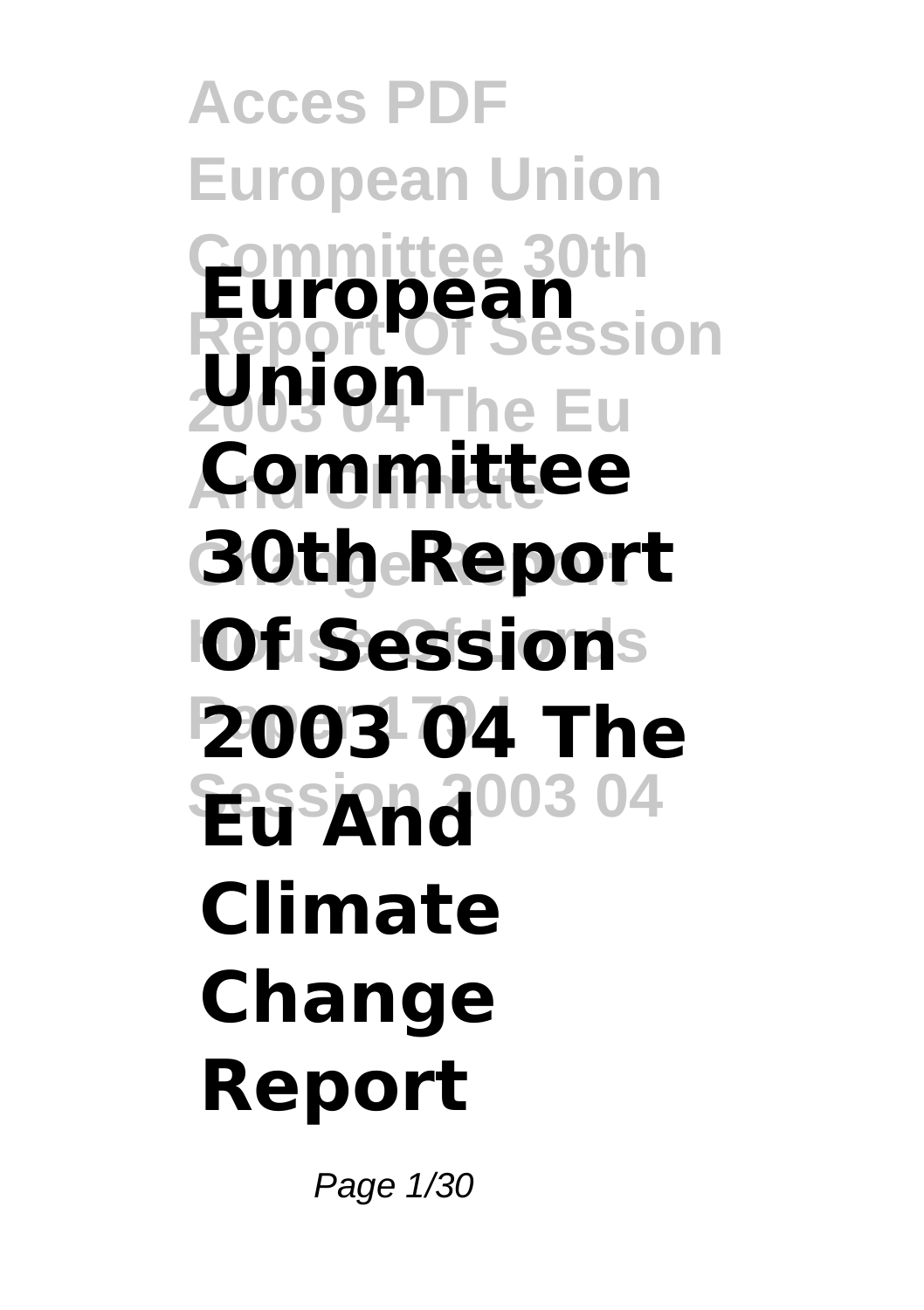**Acces PDF European Union House Of**<sup>0th</sup> **Report Of Session Lords Paper** 20790| The Eu **Session**te **Change Report 2003 04 House Of Lords** Thank you extremely **Paper 179 I** much for downloading **Session 2003 04 committee 30th european union report of session 2003 04 the eu and climate change report house of** Page 2/30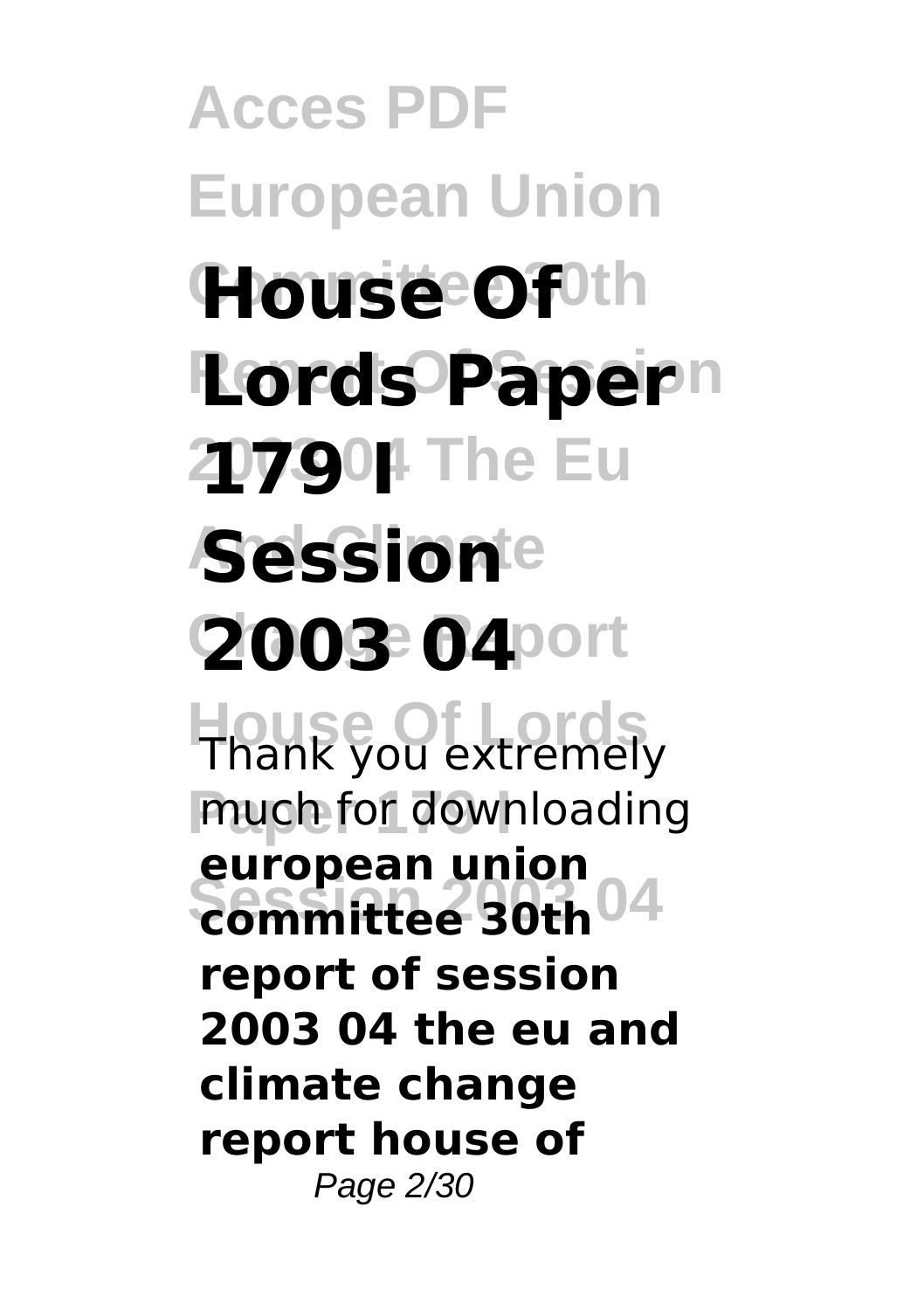**Acces PDF European Union Committee 30th lords paper 179 i session 2003 04.Most 2003 04 The Eu** knowledge that, people **And Climate** have see numerous time for their favorite **EUROPEAN UNION TOLS** committee 30th report **Session 2003 04** eu and climate change likely you have books when this of session 2003 04 the report house of lords paper 179 i session 2003 04, but stop happening in harmful downloads.

Page 3/30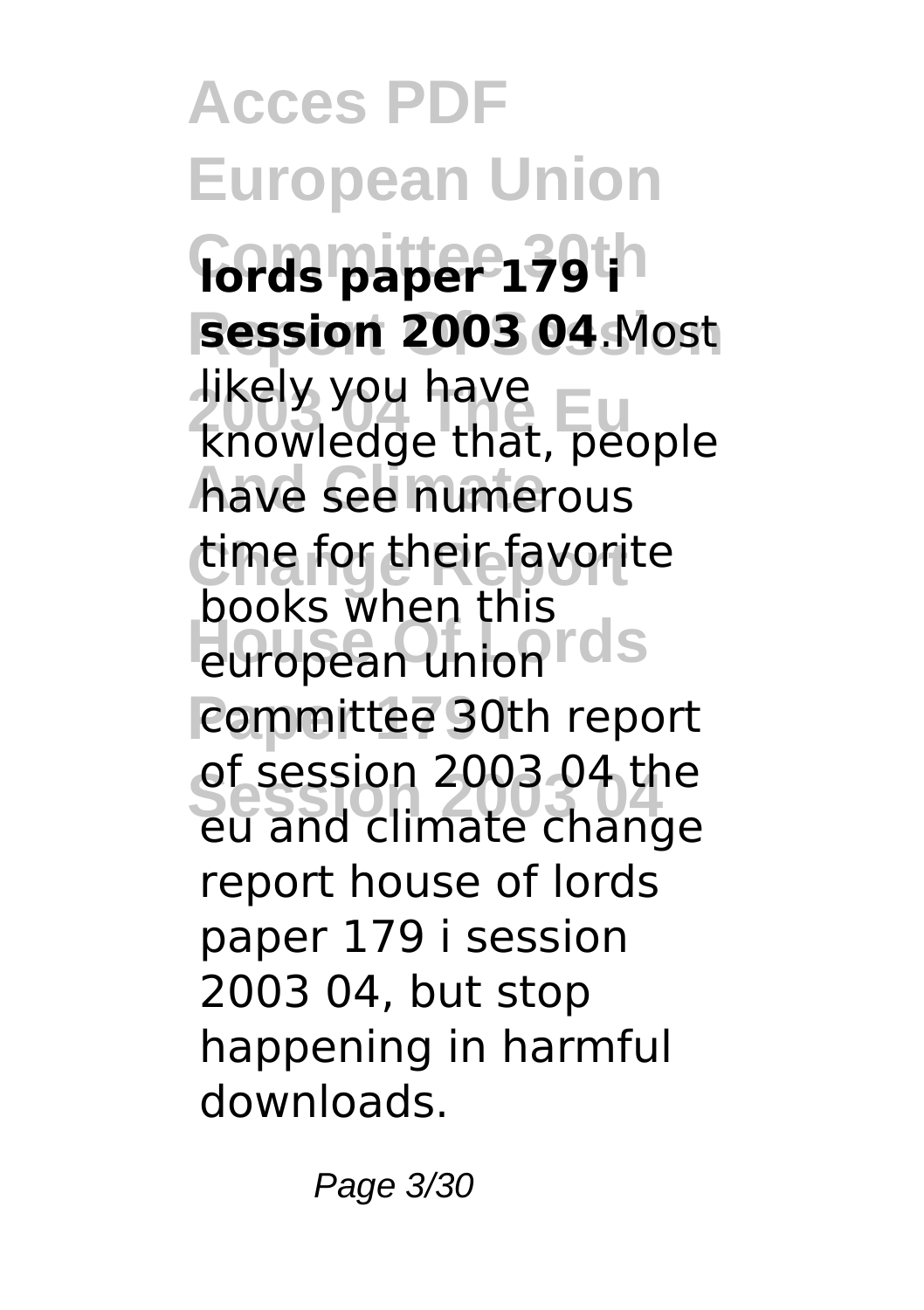**Acces PDF European Union** Rather than enjoying a good PDF later a cup of **2005** coffee in the afternoon, **And Climate** juggled following some **Change Report** harmful virus inside **european union Paper 179 I committee 30th Session 2003 04 2003 04 the eu and** then again they their computer. **report of session climate change report house of lords paper 179 i session 2003 04** is nearby in our digital library an online right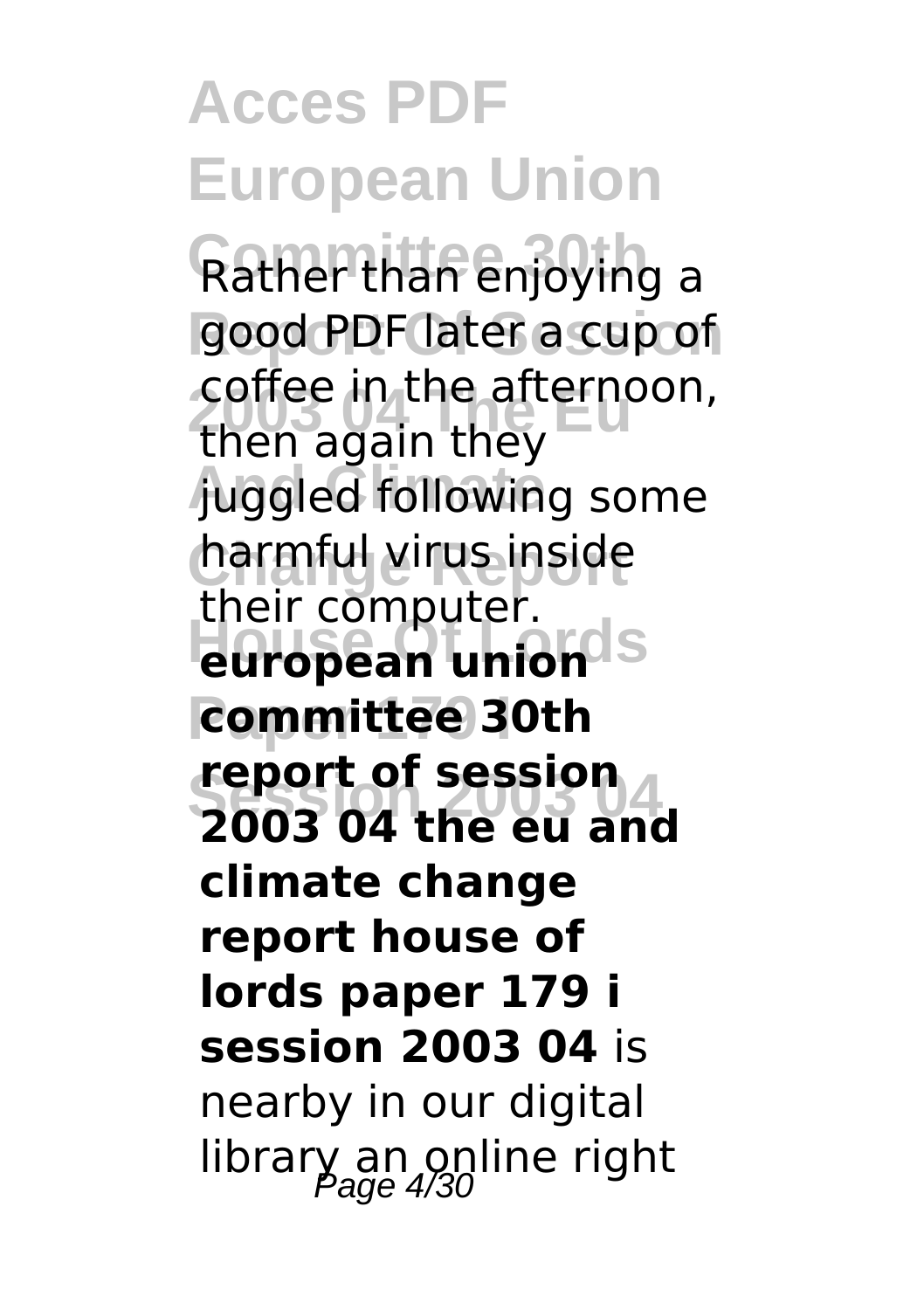**Acces PDF European Union Commy to it is set as** public appropriately on **2003 04 The Eu** instantly. Our digital **Abrary saves in Change Report** multipart countries, **House Of Lords** most less latency time to download any of our books gone this one.<br>Morely said, the you can download it allowing you to get the Merely said, the european union committee 30th report of session 2003 04 the eu and climate change report house of lords paper 179 i session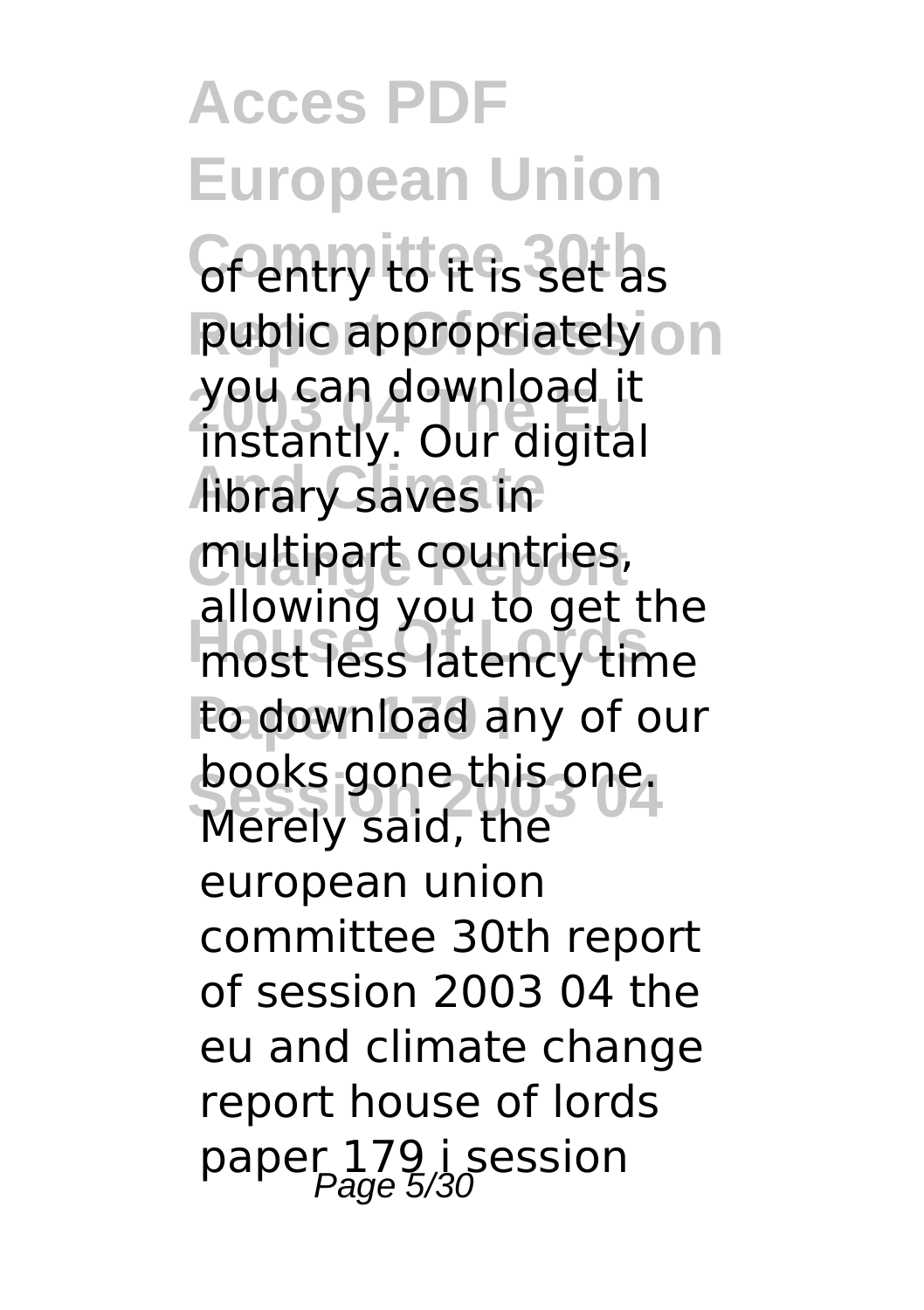**Acces PDF European Union 2003 04 is universally** compatible in imitation **2003 devices to read.** 

**Looking for a new way** to enjoy your ebooks? **House of Local Contract on** ebook readers Take a look at our

**Session 2003 04 European Union Committee 30th Report** EU Budget: 30th Annual Report on the Protection of the EU's financial interests. The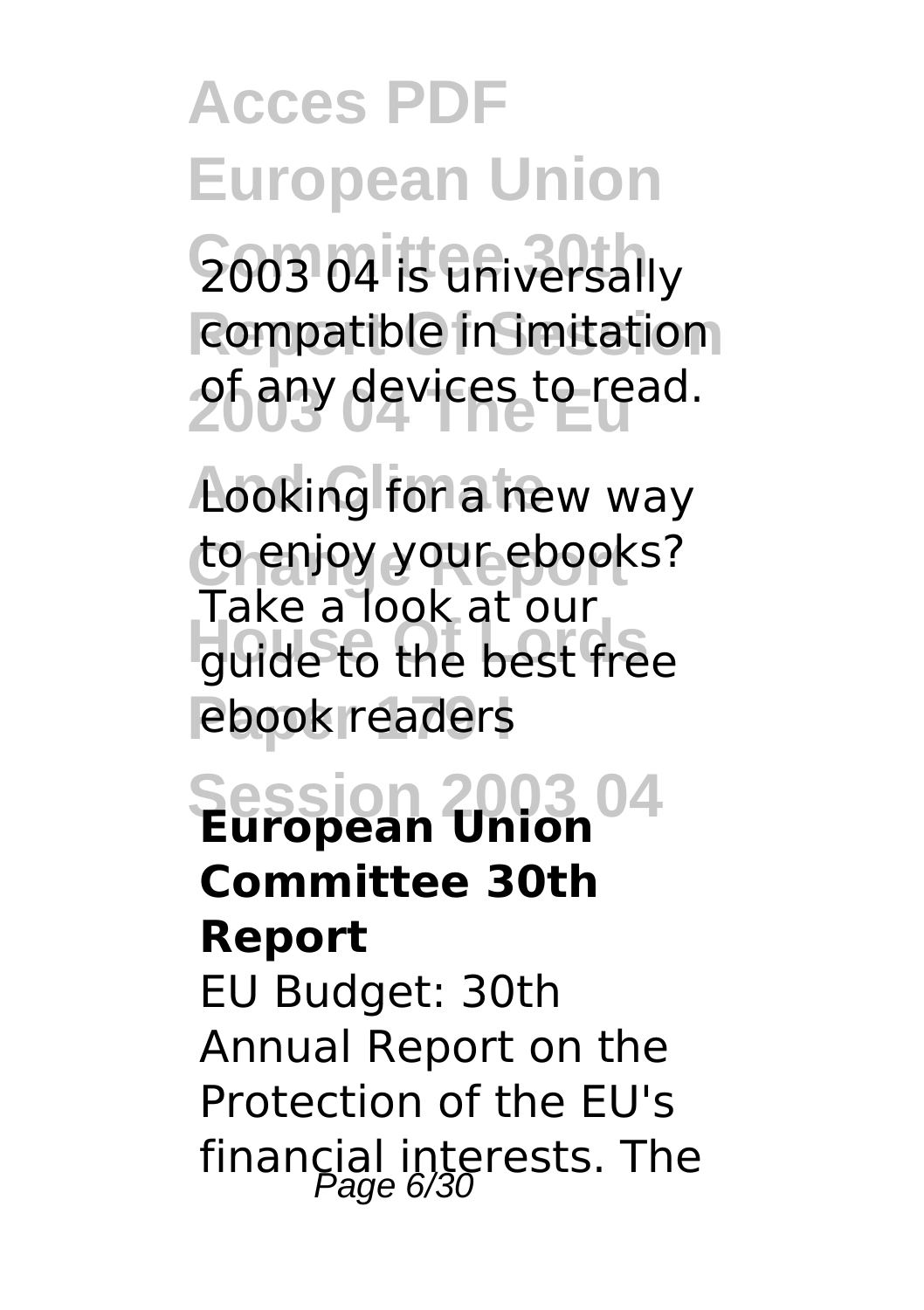**Acces PDF European Union Committee 30th** Juncker Commission has achieved good ion **2003 04 The Eu** sure that every euro from the EU budget is **well-spent and is rt House OF LOTES** system for the **protection of the 04** progress in making handing over to its budget. This is one of the key conclusions of the 30th edition of the report on the protection of EU's financial interests – the PIF report, which the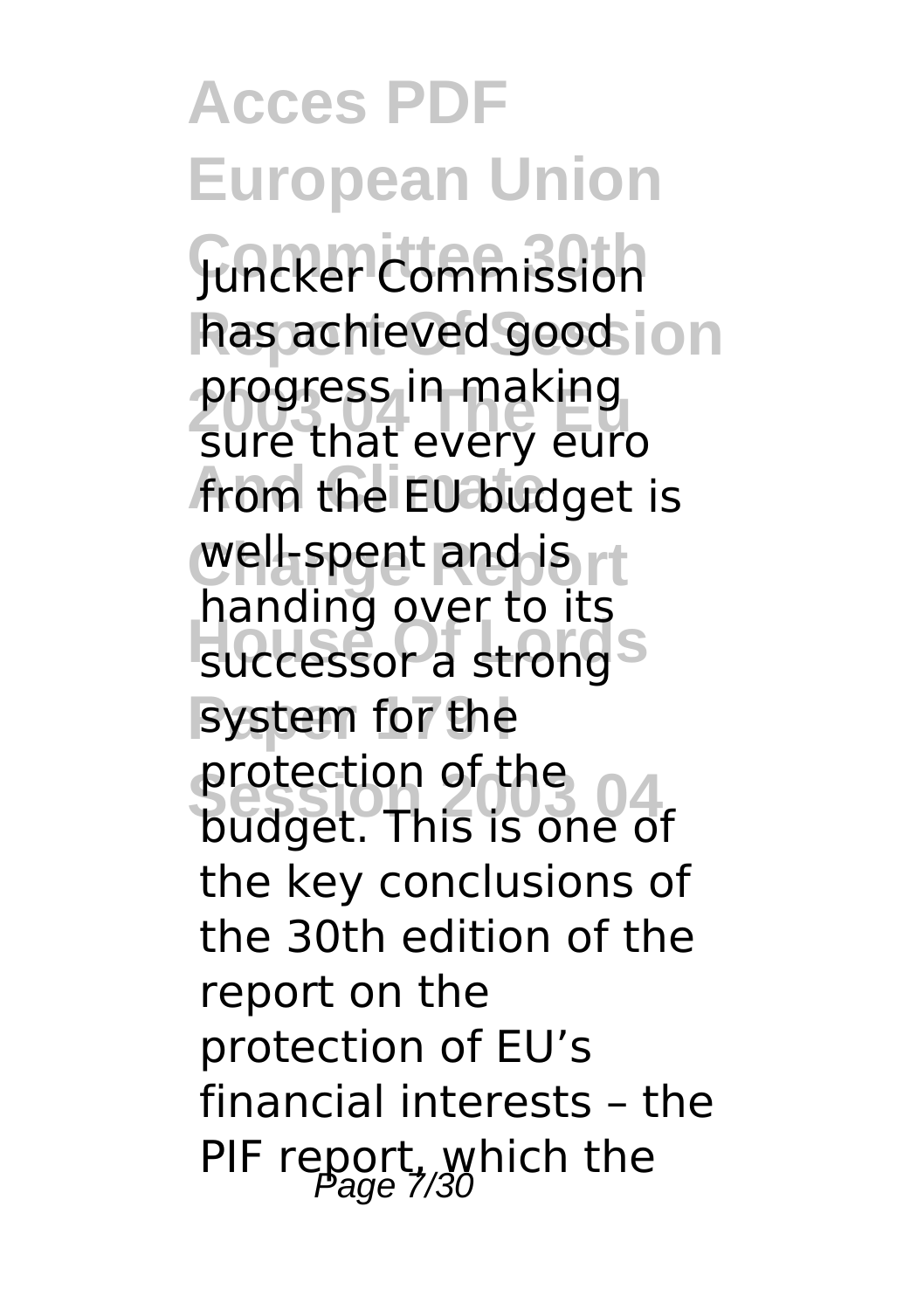**Acces PDF European Union** European Commission has published today.on **2003 04 The Eu EU Budget: 30th Annual Report on Change Report the ... - European House Commission** the Protection of the European Union's<br>Financial interests **Commission** financial interests — Fight against fraud fiffffift In 1994, the Advisory Committee for the Coordination of Fraud Prevention  $(COCOLAF)$  $(2)$  was set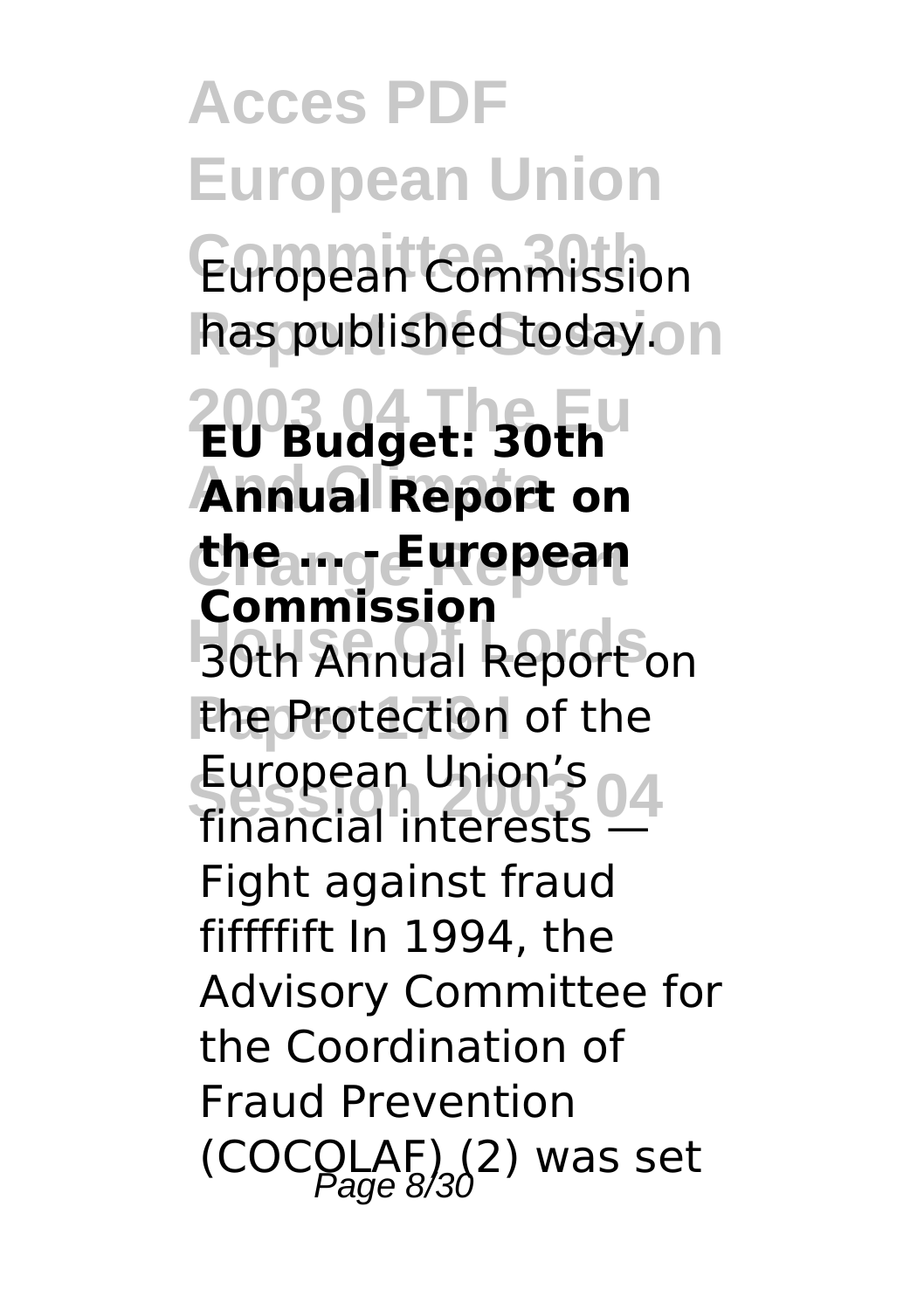**Acces PDF European Union Committee 30th** up. **Report Of Session 2003 04 The Eu on the Protection of And Climate the European Union Change Report ...** Ediopedia Official S **Report of Session Session 2003 04** 2010–12 . The **30th Annual Report** European Union European Union's Policy on Criminal Procedure . Ordered to be printed 27 March 2012 and published 26April 2012 . Published by the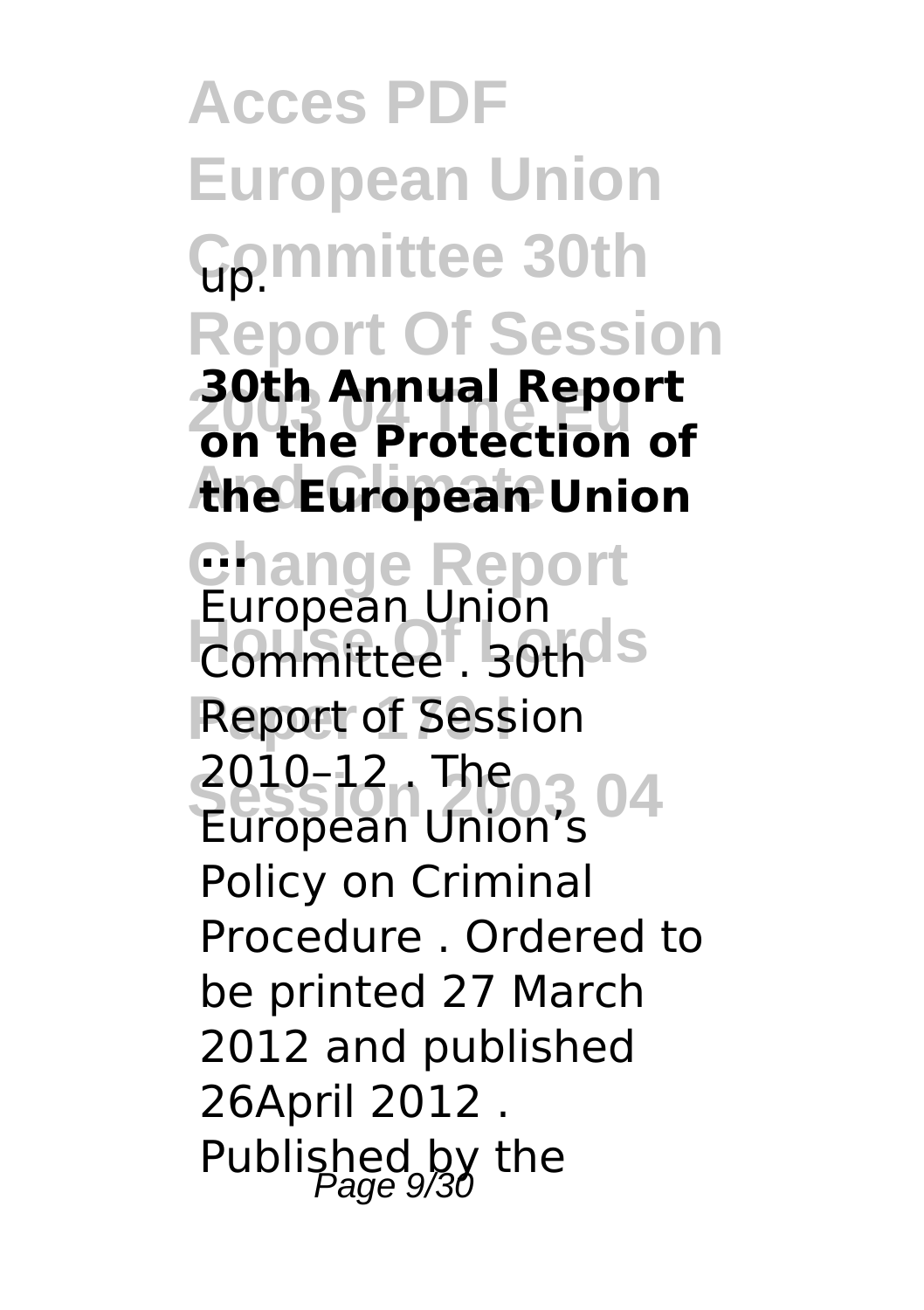**Acces PDF European Union Authority of the House** of Lords . London: Then **2006 2006 2016**<br>Limited £price . HL **Paper 288 nate Change Report Union's Policy on Criminal Procedure** nere, you can get it<br>easily this european Stationery Office **The European** here, you can get it union committee 30th report of session 2003 04 the eu and climate change evidence house of lords paper 179 ii session 2003 04 to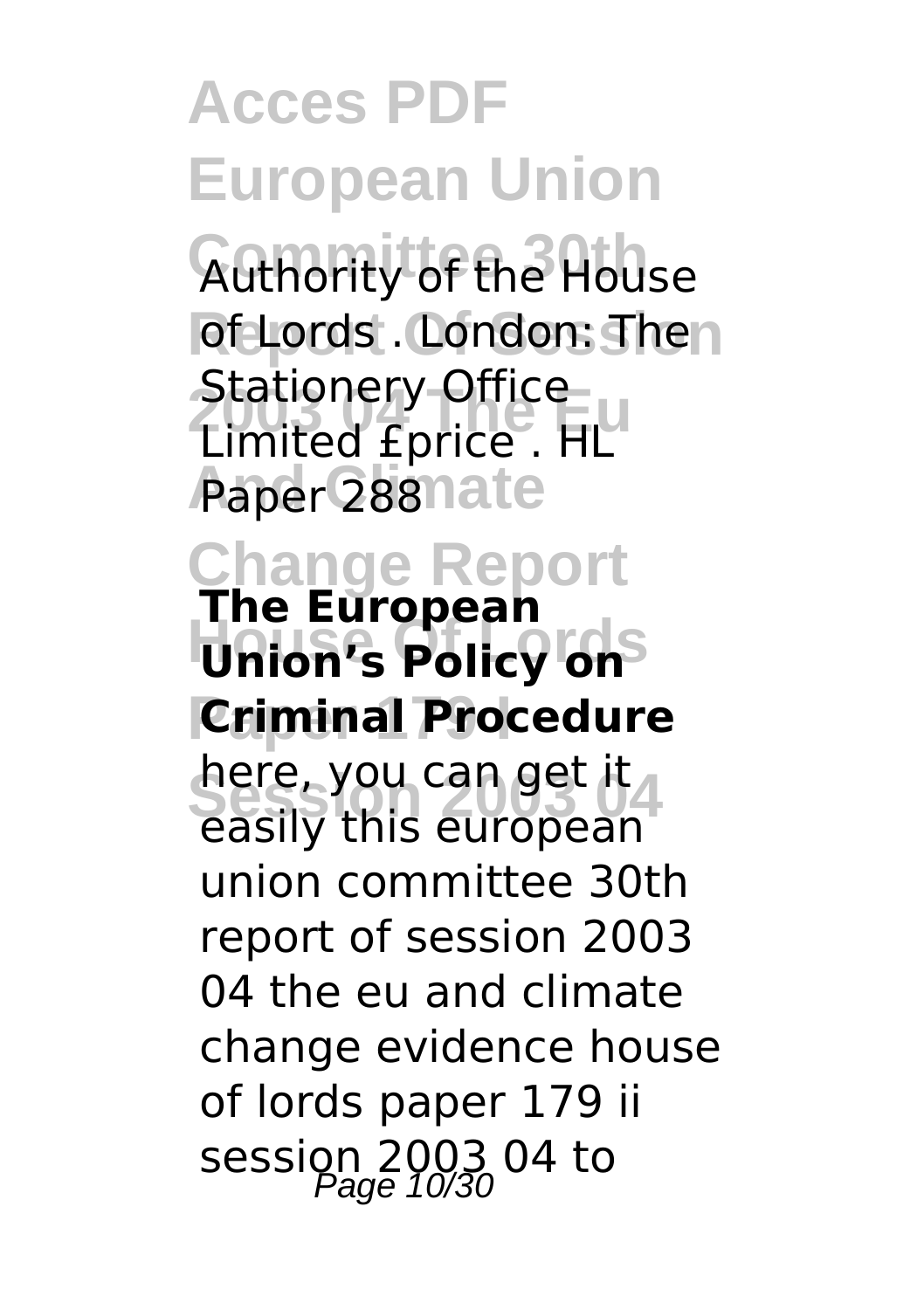**Acces PDF European Union Fead. As known, taking** into consideration you way in a book, one to<br>remember is not **And Climate** unaccompanied the **CPF, but then then t** genre of the book.<br>House Of Lords remember is not

*<u>European</u>* Union **Committee Suth 4**<br>Report Of Session **Committee 30th 2003 04 ...** House of Lords European Union Committee 30th Report of Session 2010–12: The European Union's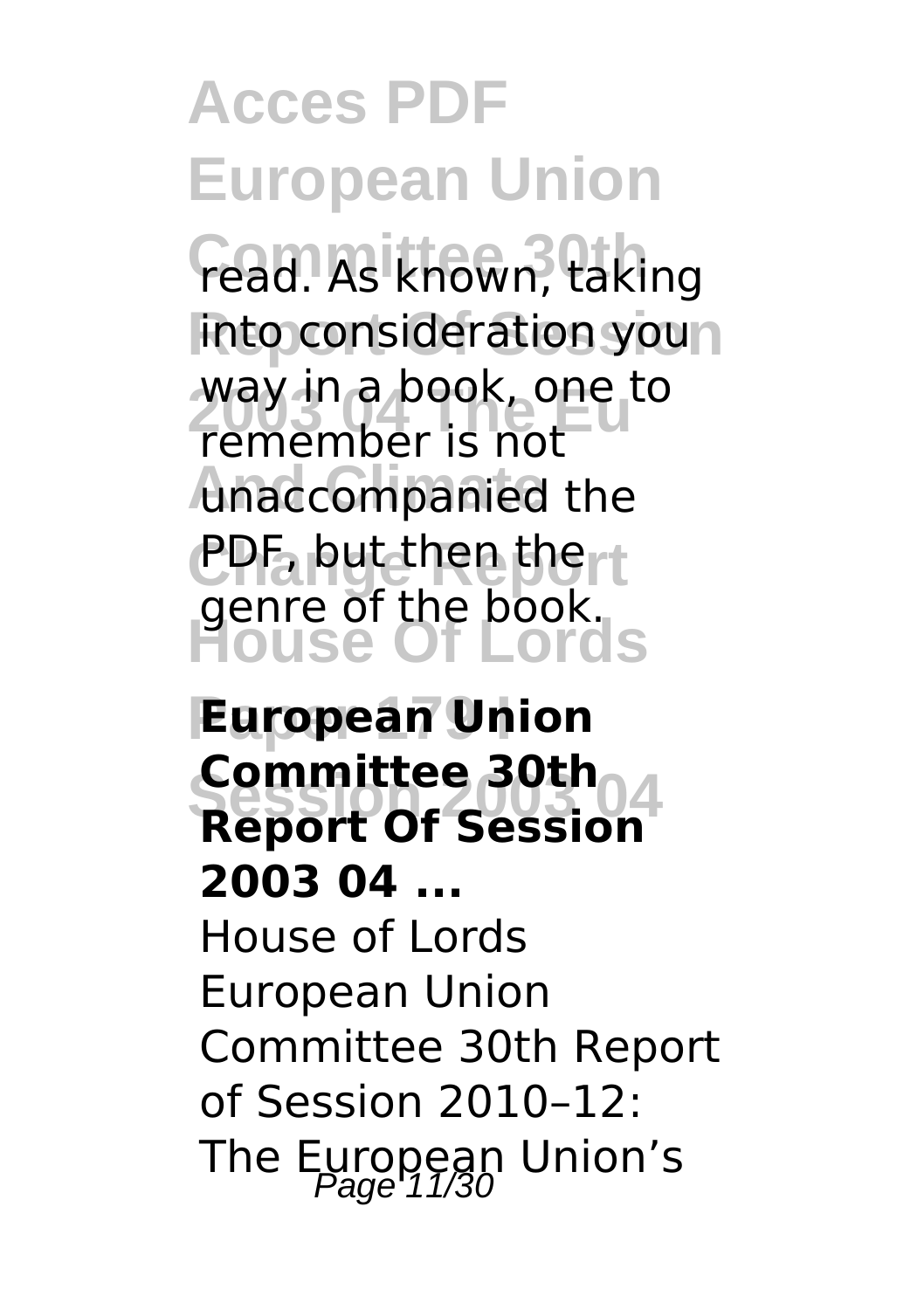**Acces PDF European Union Policy on Criminalth Procedure** . June 2012 n **2003 04 The Eu** to the House of Lords **And Climate** European Union **Change Report** Committee 30th Report **House Of Lords** The European Union's **Policy on Criminal Session 2003 04 Government** Government Response of Session 2010–12: **Response to the House of Lords European Union ...** European Union

Committee publish exchange of letters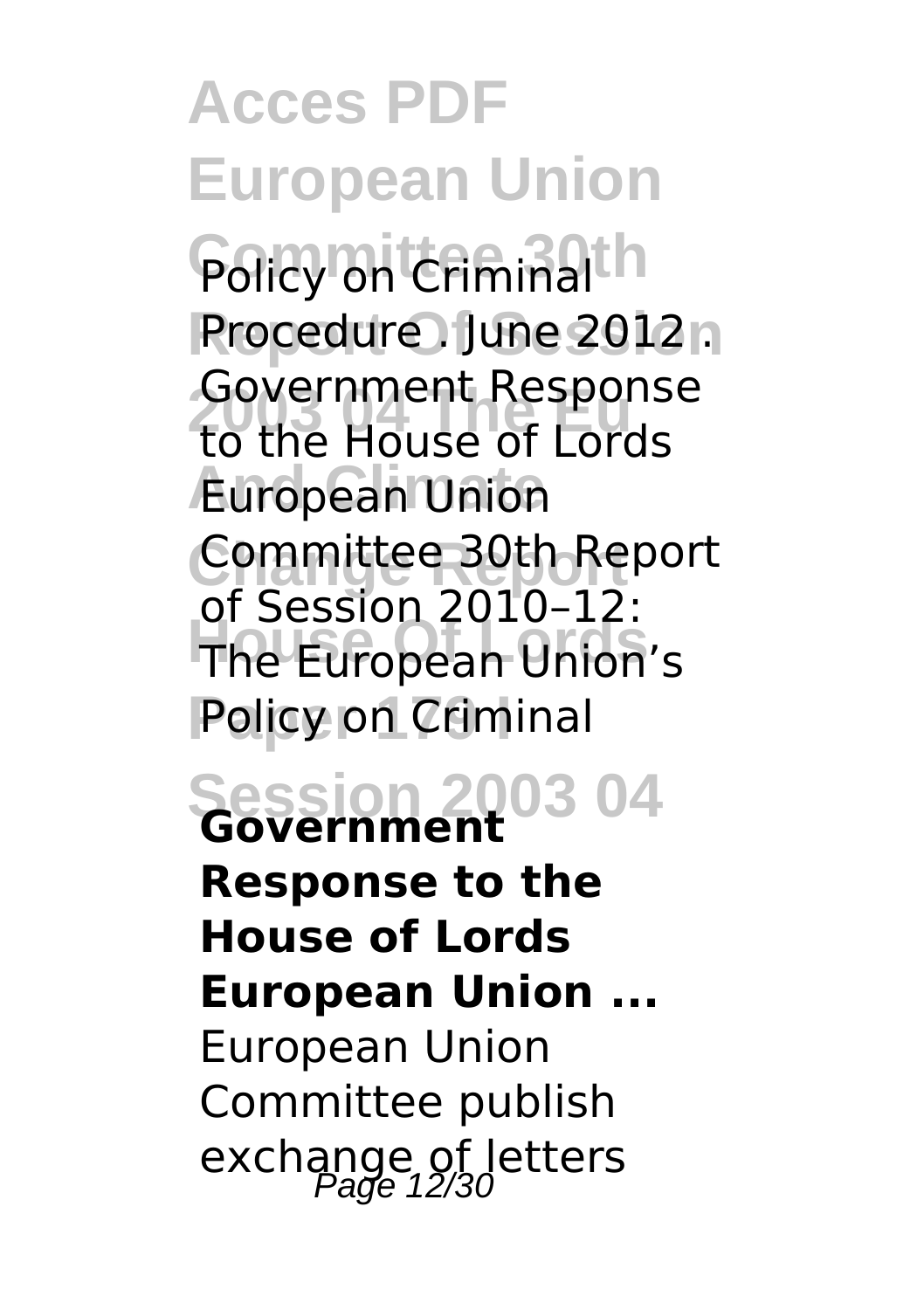**Acces PDF European Union** Concerningee 30th Government's intention **20 Include legal**<br>framework for dialogue **With the European Carliament Uport Northern Ireland CIS Paper 179 I** minister Robin Walker **MP** questioned on the to include legal September 2020 Protocol on Ireland/Northern Ireland

**European Union Committee - Summary**<sub>3/30</sub>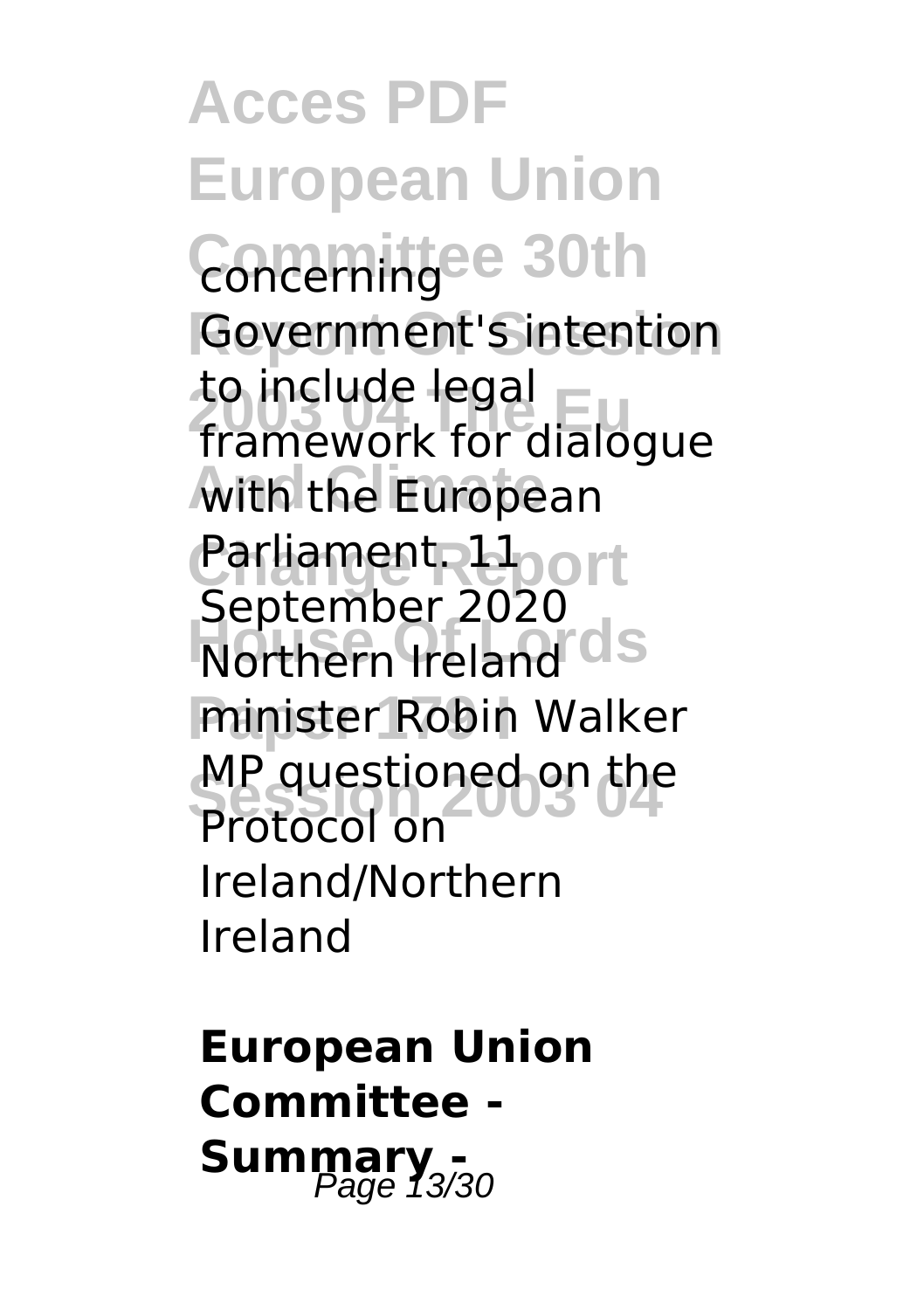**Acces PDF European Union Committee 30th Committees - UK ... European Unionssion 2003 04 The Eu** third Report : Annual **And Climate** Report 2009 : HTML version (browsable) Purchase this title : 30 **Paper 179 I** July 2009: Twentieth **Session 2003 04** 2010 : HTML version Committee Twenty-PDF version : HL 167 Report : The EC Budget (browsable) PDF version : HL 146 Purchase this title : 27 July 2009: Twenty-First Report: Green Paper on the Brussels I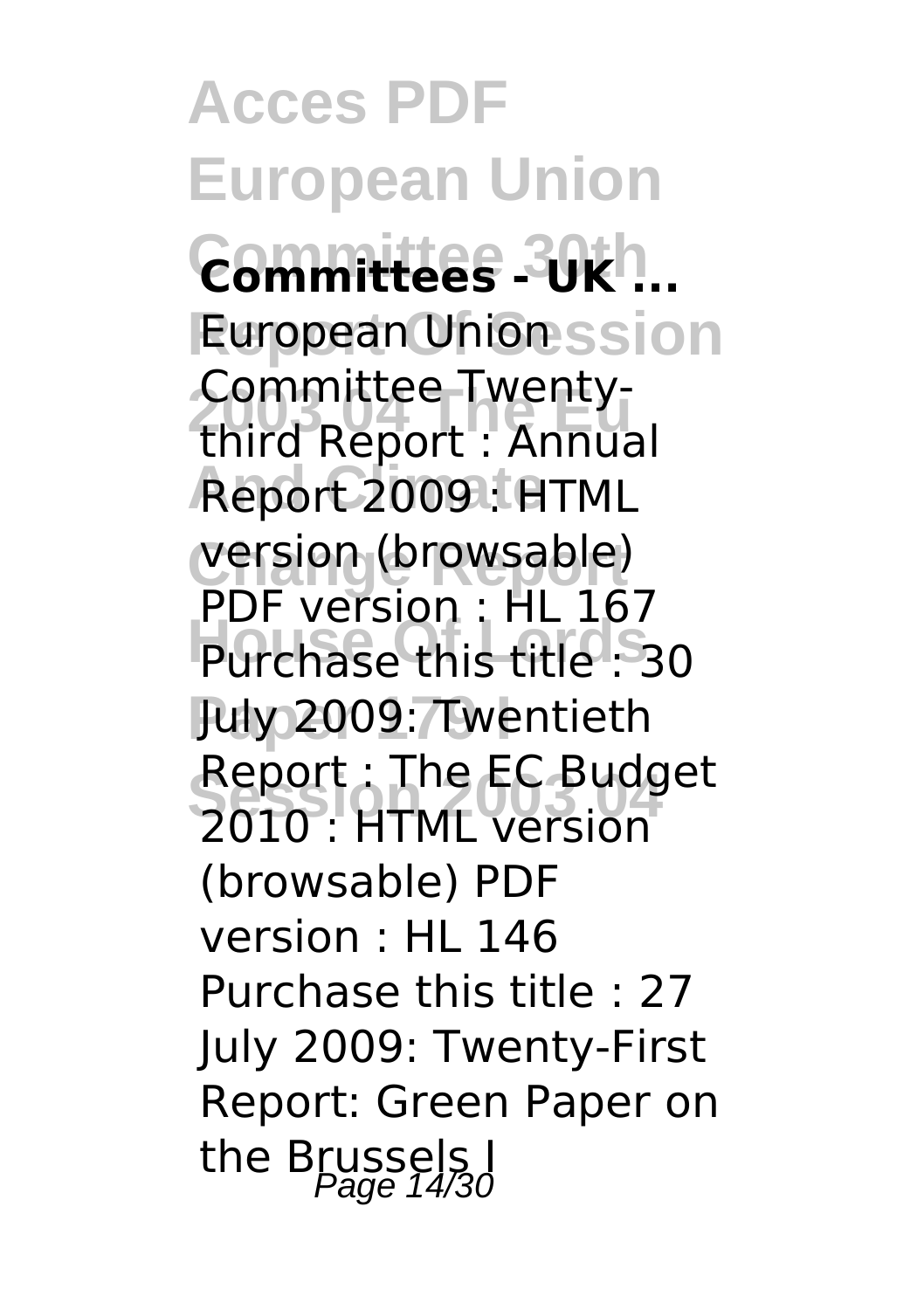**Acces PDF European Union Committee 30th** Regulation **Report Of Session 2003 04 The Eu European Union Reports** mate **Change Report** Lord Boswell of Aynho **House Of Lords** Committee, Principal **Peputy Chairman of Session 2003 04** European Union **The House of Lords -** Chair, European Union Committees, Chair, Committee 12:30 pm, 30th July 2013 My Lords, this Motion invites the House to take note of the report of your Lordships'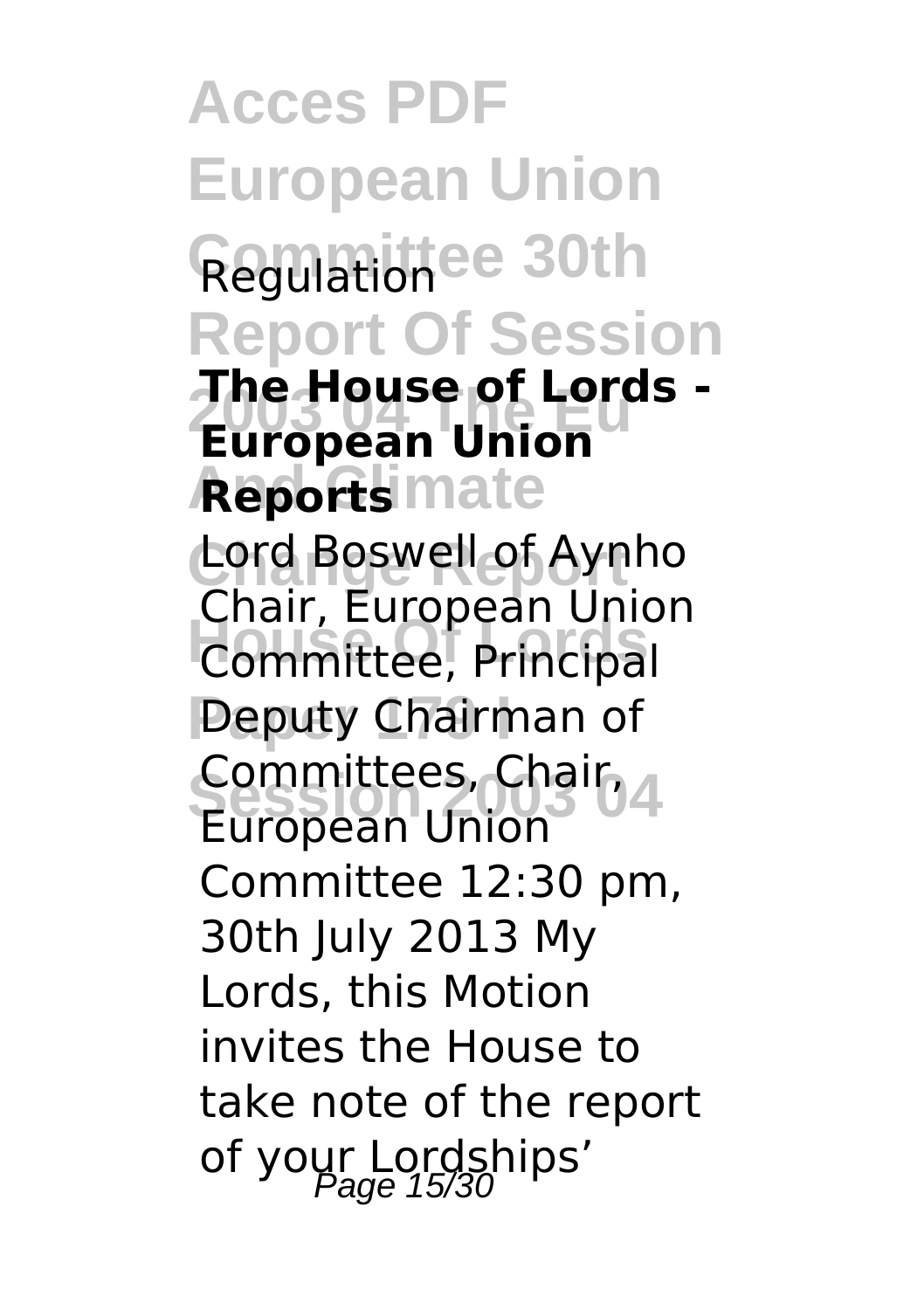**Acces PDF European Union** European Union Oth **Committee**, which I on **2003 04 The Eu** chairing, on that committee's work in **ርካ**ኖራባ<del>]</del>& Report have the privilege of

#### **European Union Paper 179 I Committee: 2012-13 Session 2003 04 (EUC Report) — Motion to ...**

The Committees of the European Parliament are designed to aid the European Commission in initiating legislation.. Standing Committees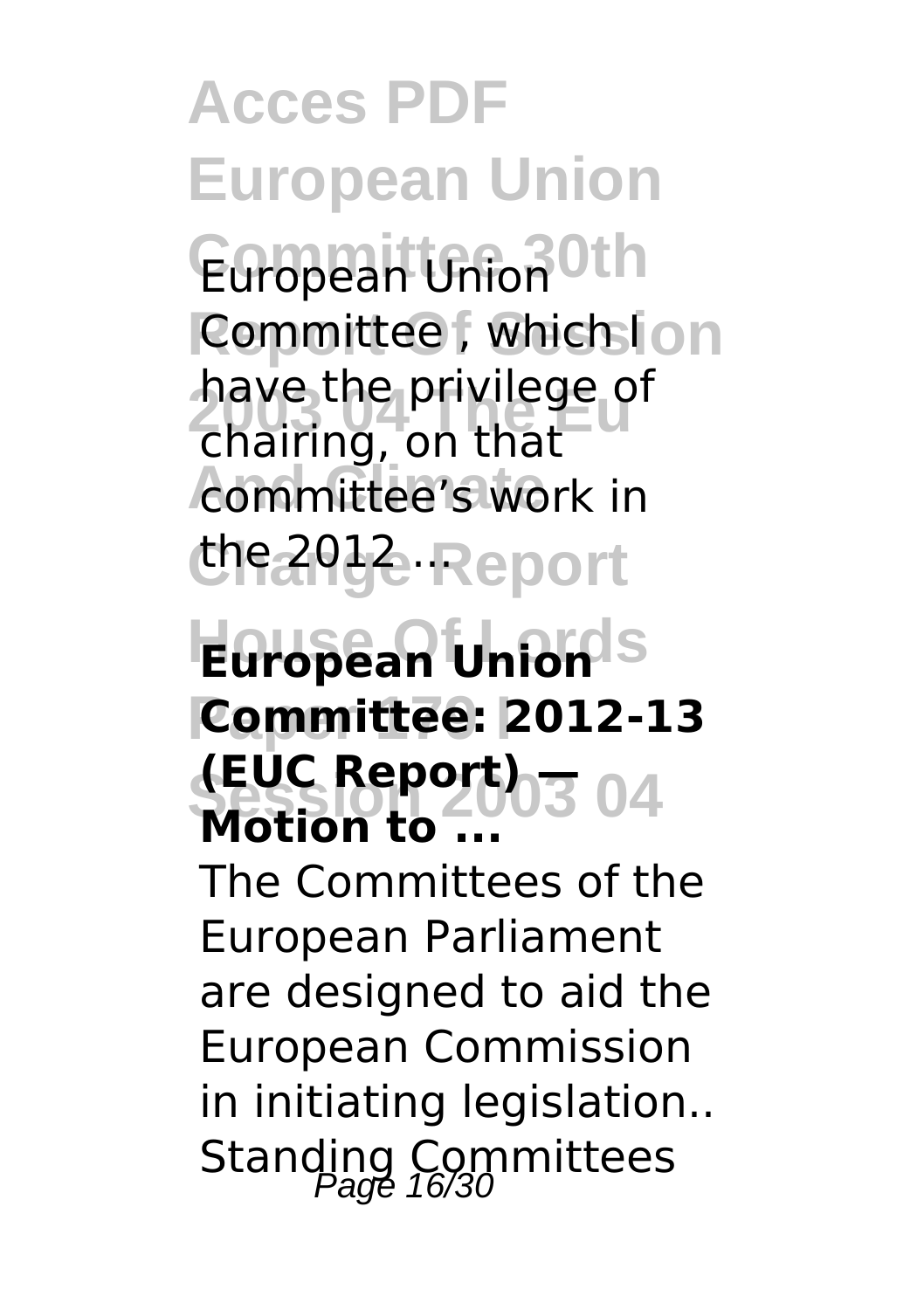**Acces PDF European Union** Gre made up of <sup>Oth</sup> Members of the ssion **European Parliament**<br> *I*MEP<sub>E</sub>) who are **directly** elected to the **Ceats in the European Homewhere** By the **Committee has a Session 2003 04** chairmen, along with (MEPs), who are Parliament by the chairman and four vicenumerous committee members.

### **Committees of the European Parliament - Wikipedia**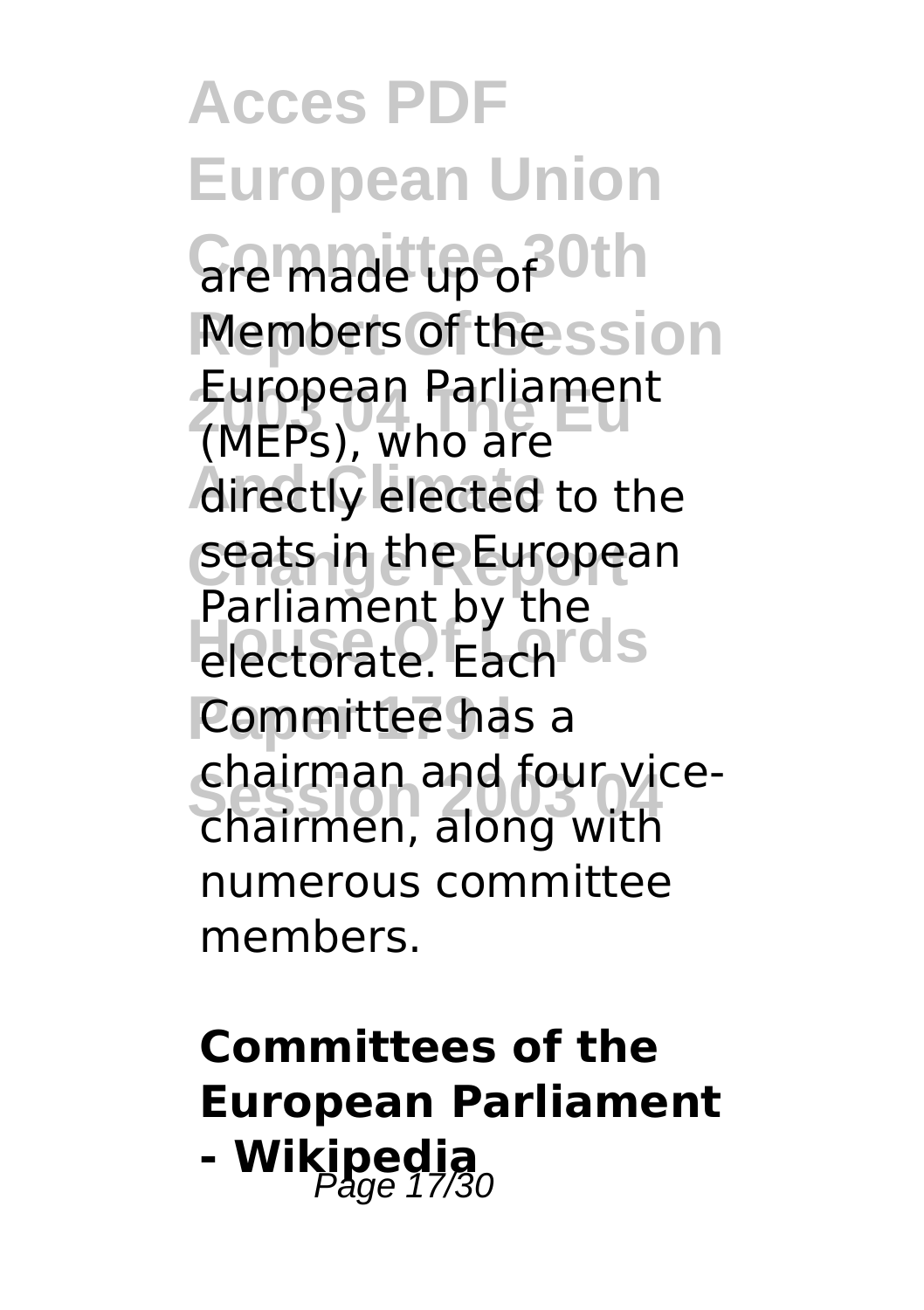**Acces PDF European Union** European Parliament **2014-2019 Plenary ion 2003 04 The Eu** 8.3.2019 REPORT on financial crimes, tax **evasion and taxort House Of Lords** (2018/2121(INI)) **Special Committee on** financial crimes, tax sitting A8-0170/2019 avoidance evasion and tax avoidance Corapporteurs: Jeppe Kofod, Luděk Niedermayer

## **REPORT - European**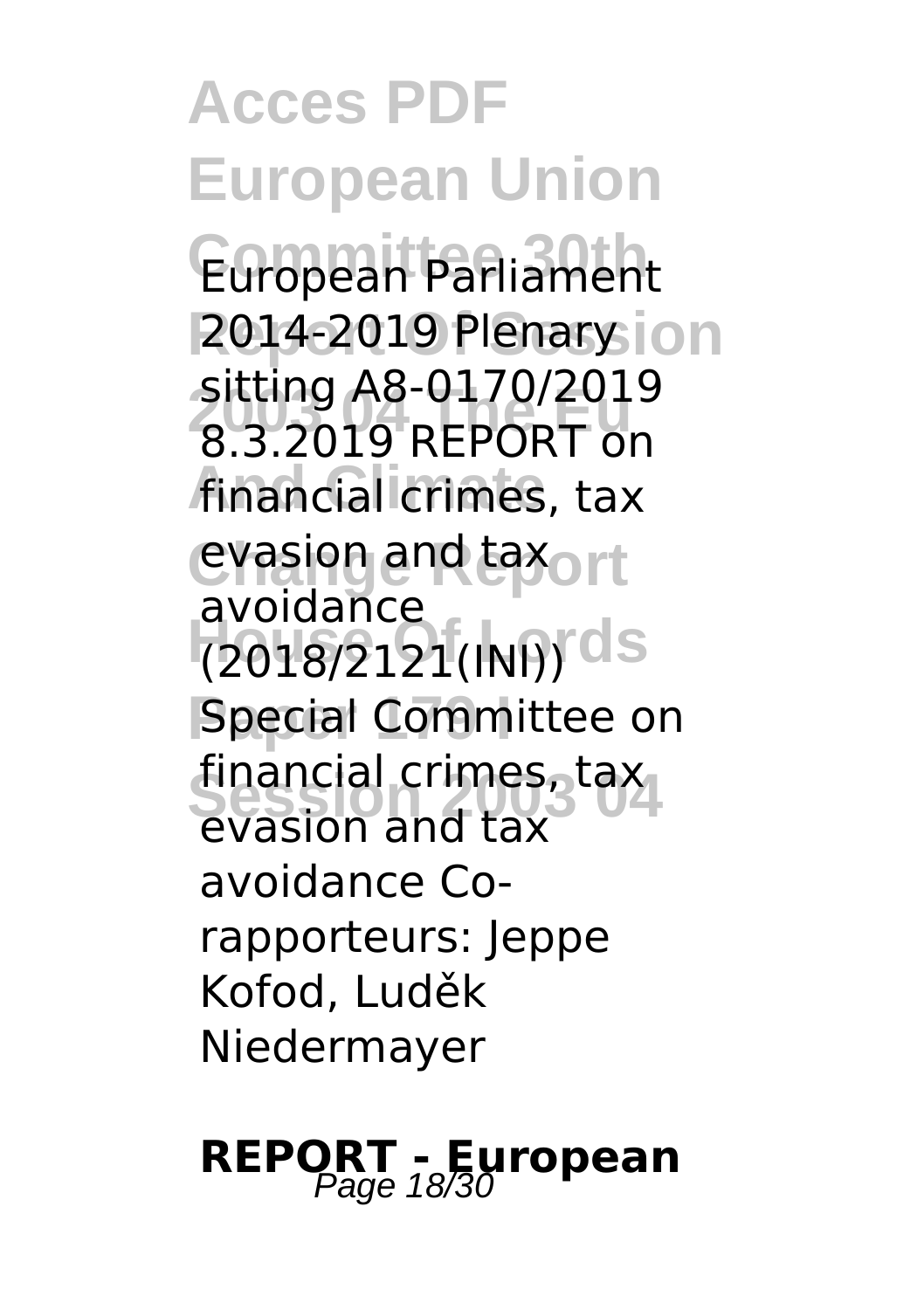**Acces PDF European Union Committee 30th Parliament Conclusions** Se30 ion Annexe A - Minutes of Annexe Bmate Evidence\_Re<sup>33</sup> rt **House Of Lords** Committee To consider and report on matters **Session 2003 04** responsibility of the meeting 31 Health and Sport falling within the Cabinet Secretary for ... The impact of leaving the European Union on health and social care in Scotland., 4th Report (Session 5)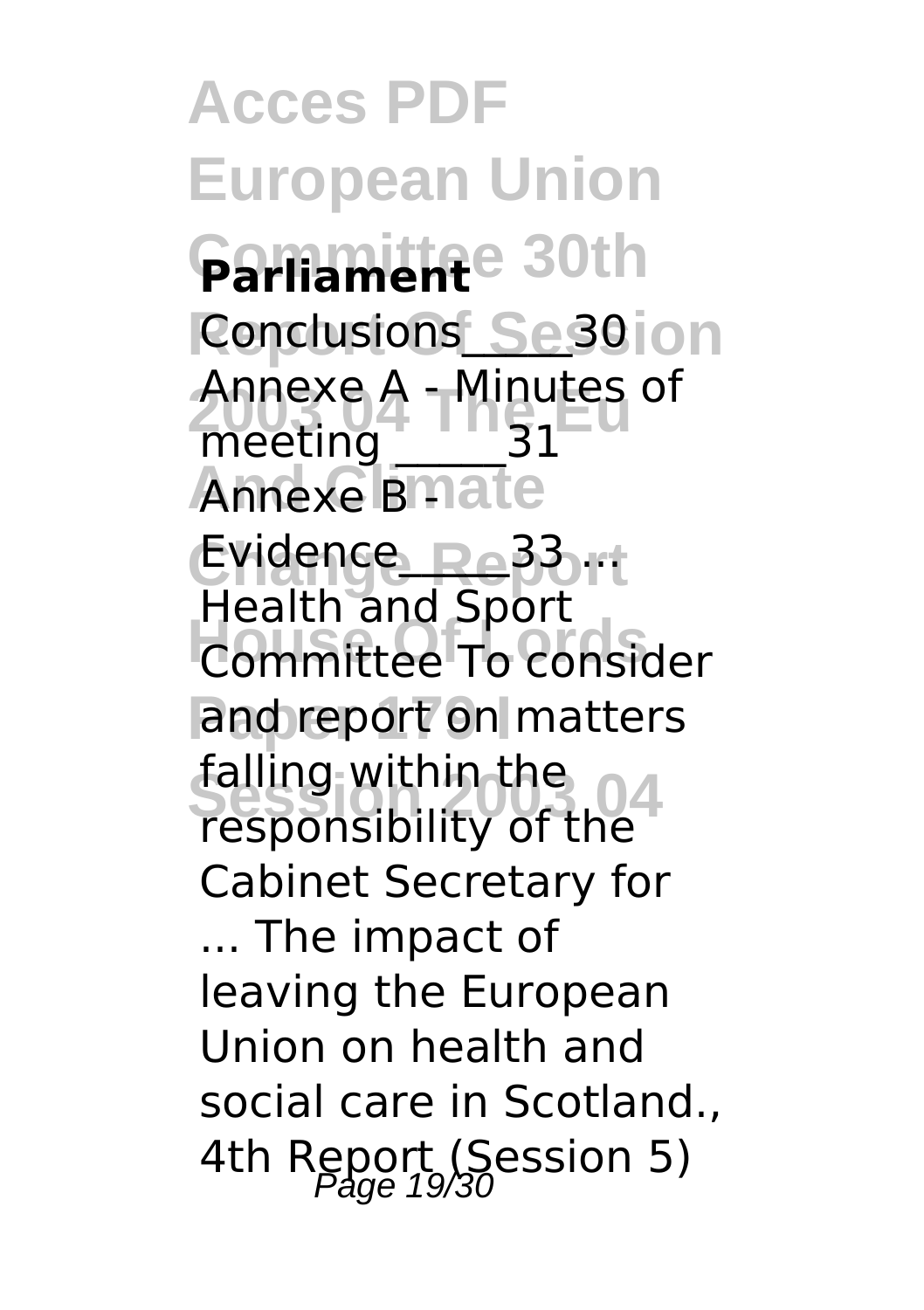**Acces PDF European Union Committee 30th** ... **Report Of Session 7he impact of Eur**<br>Teaving the **And Climate European Union on health and eport House Controls** Committee. 8th Report **Seport pursuant to leaving the** Publications for section 29 of the European Union (Withdrawal Agreement) Act 2020: Council Decision authorising the opening of negotiations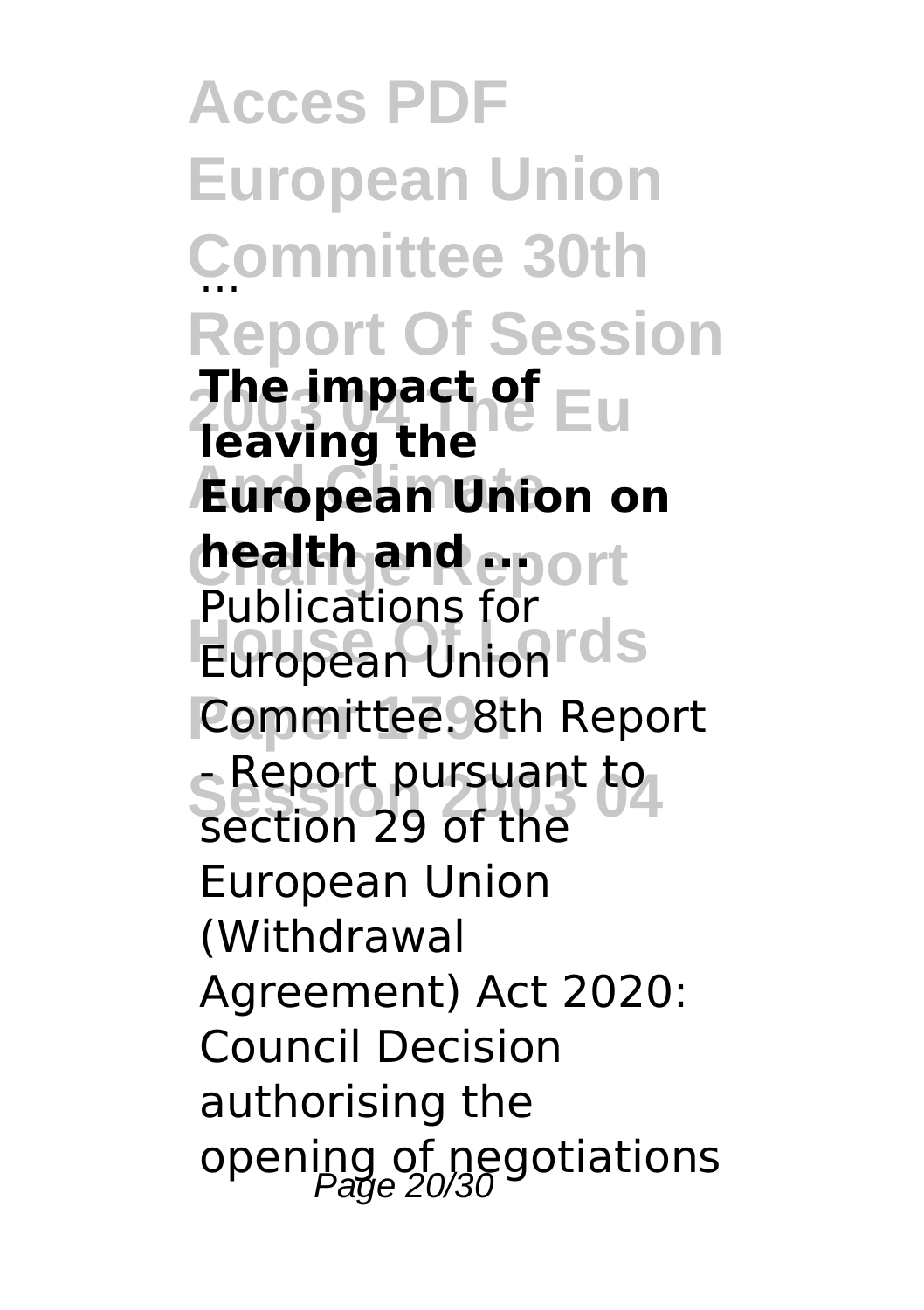**Acces PDF European Union** With the United <sup>30th</sup> **Kingdom of Great sion 2003 04 The Eu** Ireland for a new **And Climate** partnership agreement **Change Report European Union<br>Committee LO**rdS **Paper 179 I Publications - Committees - UK ...**<br>EU pămpder (English Britain and Northern **Committee -** EU-nämnden (English: European Union Affairs Committee) is a body in the Swedish Riksdag, where the Riksdag and the Swedish Government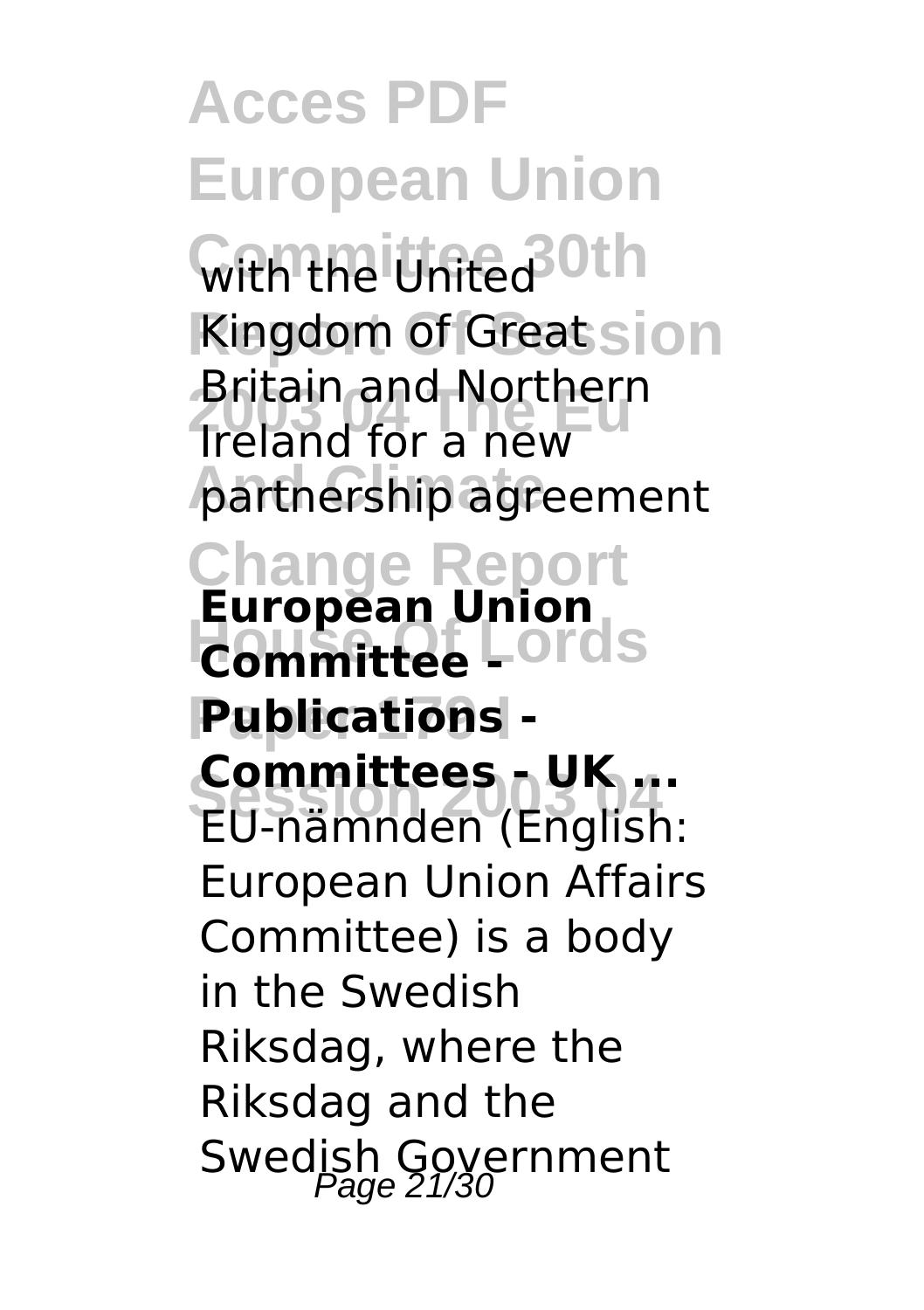**Acces PDF European Union Consult matters and** issues about thession **European Union.In the**<br>EU Committee **Sweden's negotiating Change Report** position is determined **House Of Lords** the European Council and the Council of the European Union.. The EU Committee, prior to a meeting of Speaker of the committee is Åsa Westlund for the Social

...

**European Union** Affairs Committee -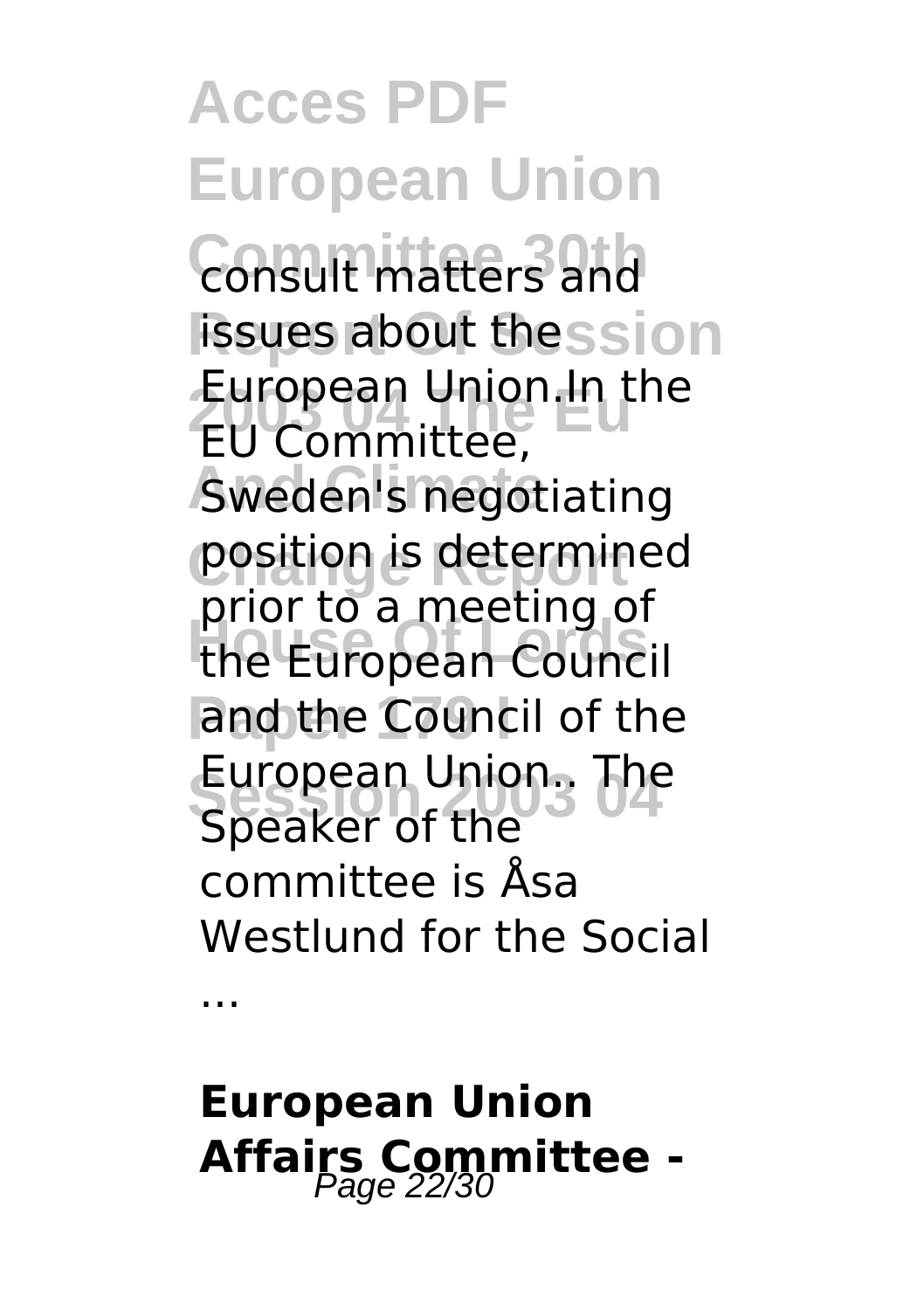**Acces PDF European Union Committee 30th Wikipedia Newsroom - Europeann 2003 04 The Eu** unique institutional set-**And Climate** up where broad **priorities are set by the** Laropean Council, involves European **Session 2003 04** the EU and European Union. The EU has a European Council; Parliament, Council of Commission and number of other institutions.

## **Press releases | Newsroom - EUROPA**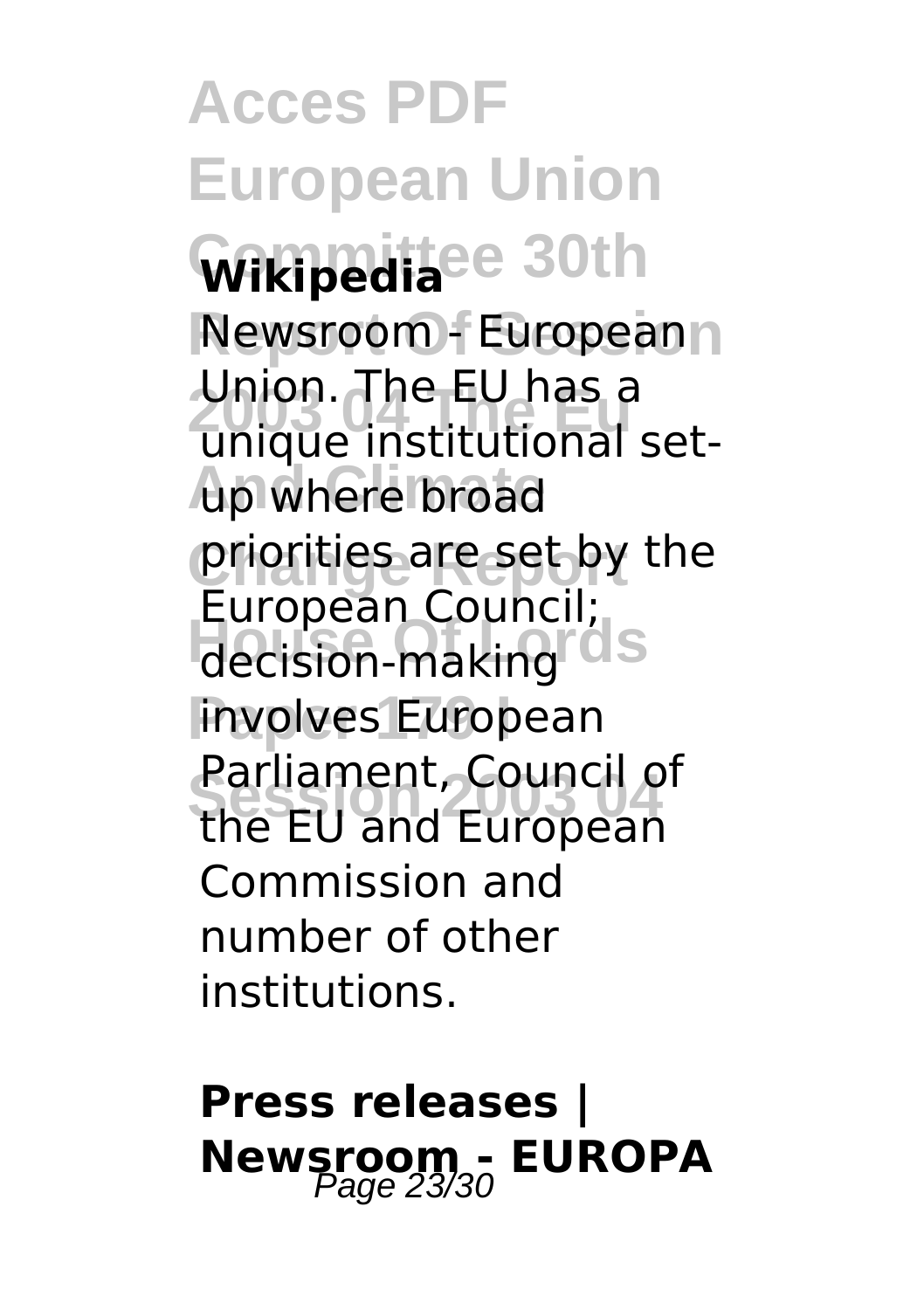**Acces PDF European Union Committee 30th - European Union ... Stage 1 report on the n 2003 04 The Eu** the European Union **And Climate** (Continuity) (Scotland) **C**illa10th Report **Membership changes The membership of the Session 2003 04** during the course of UK Withdrawal from (Session 5) Committee changed the Committee's

#### **Stage 1 report on the UK Withdrawal from the European**

**...** Page 24/30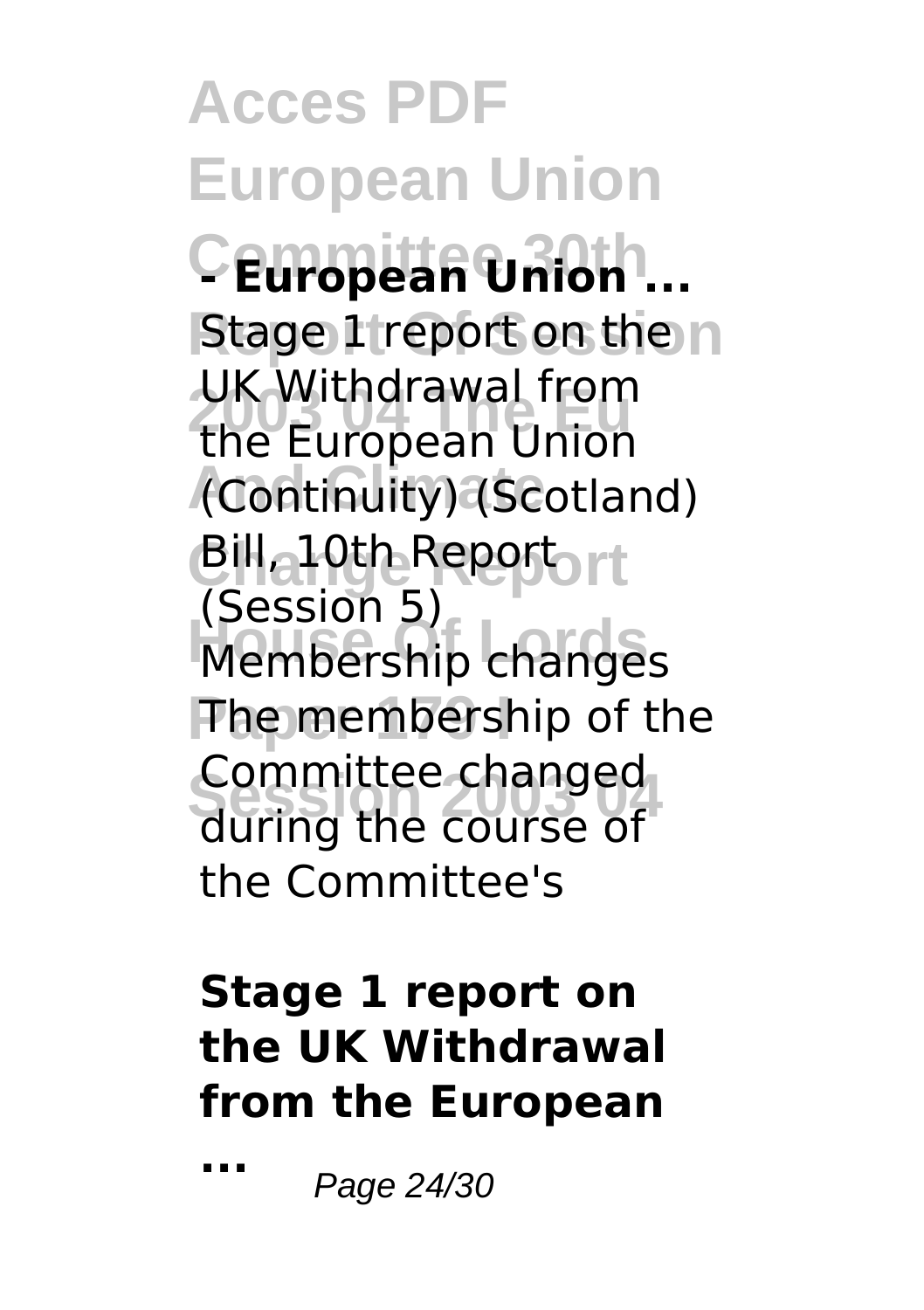**Acces PDF European Union Committee 30th** Committee on the **Rights of Persons with n 2003 04 The Eu** 2015 The Committee **An the Rights of Chrangwitheport** Disabilities today<br>concluded its OLOS consideration of the **Fritual report of the**<br>European Union on its Disabilities. 28 August concluded its initial report of the implementation of the Convention on the Rights of Persons with Disabilities. In the presentation of the report, Michel Servoz,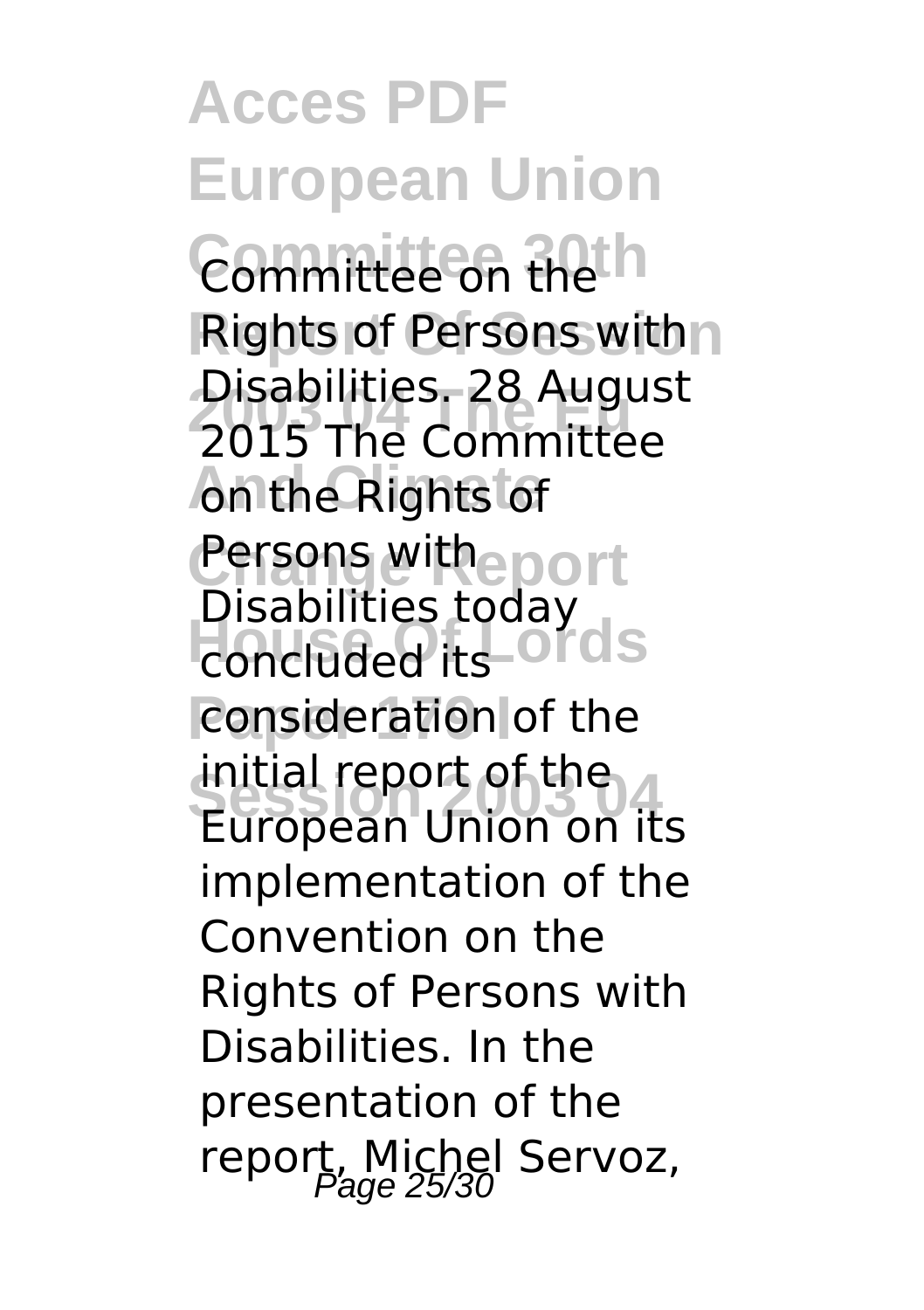# **Acces PDF European Union**

**Director-General for Employment, Social on** 2003 04<sup>d</sup>The Eu

**And Climate OHCHR | Committee On the Rights of** t **The new report, the** product of months of **Separate Blue and 21**<br>E.U. nations under **Persons with ...** work that put all 27 scrutiny, reflected concerns that the European Union has failed to combat democratic backsliding among some of its ...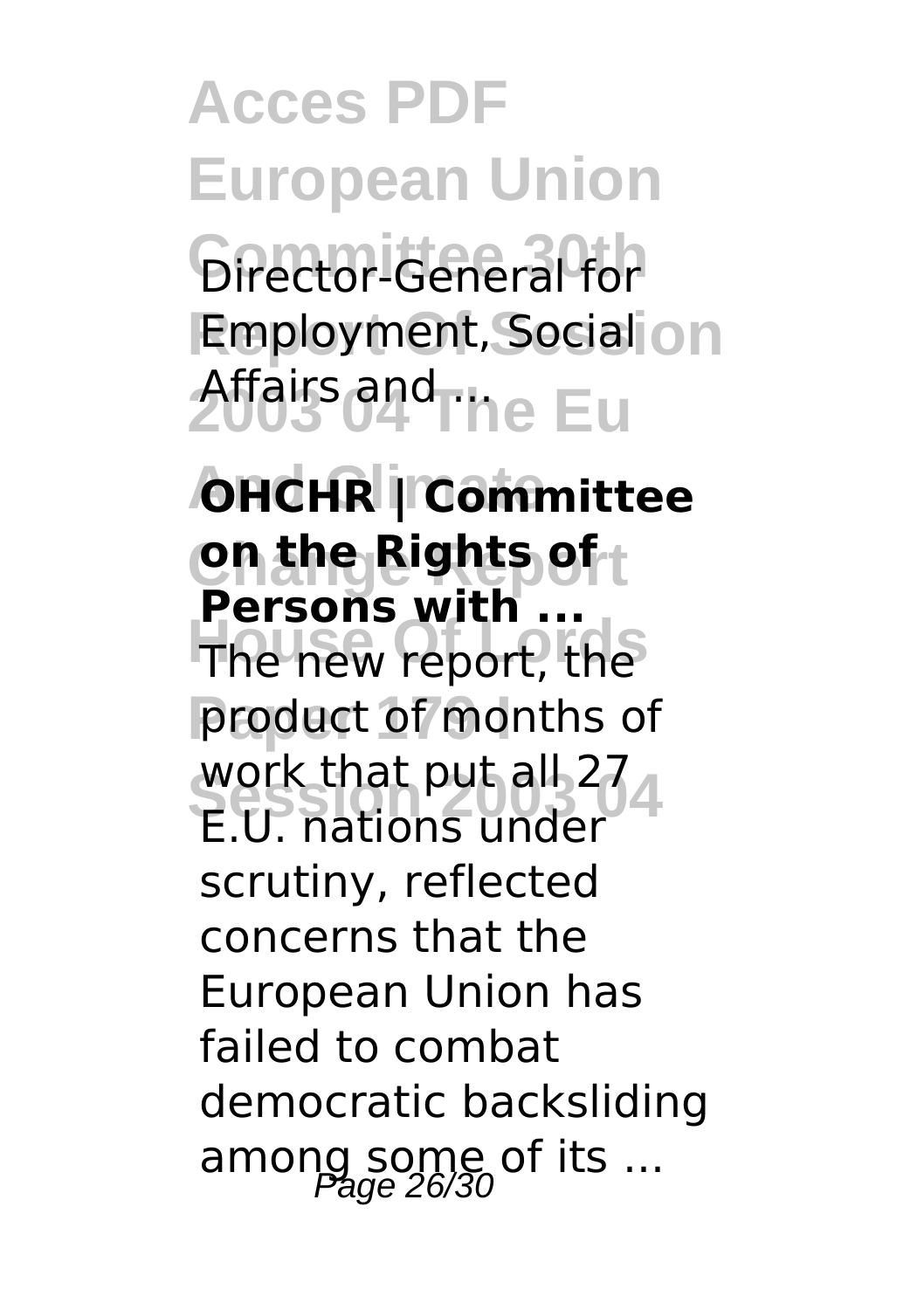**Acces PDF European Union Committee 30th Report Of Session E.U. rule-of-law 2003 04 The Eu Hungary, Poland - And Climate The ... Change Report** Business of the **Committee:** 1: Mindee **September and 1** October 2020 2<sub>3</sub> 04 **report angers** Committee: 1. Minutes Correspondence received 3. Reports, Statements and Accounts received 4. ... C&AG Special report 109 ... Briefing on the Withdrawal of the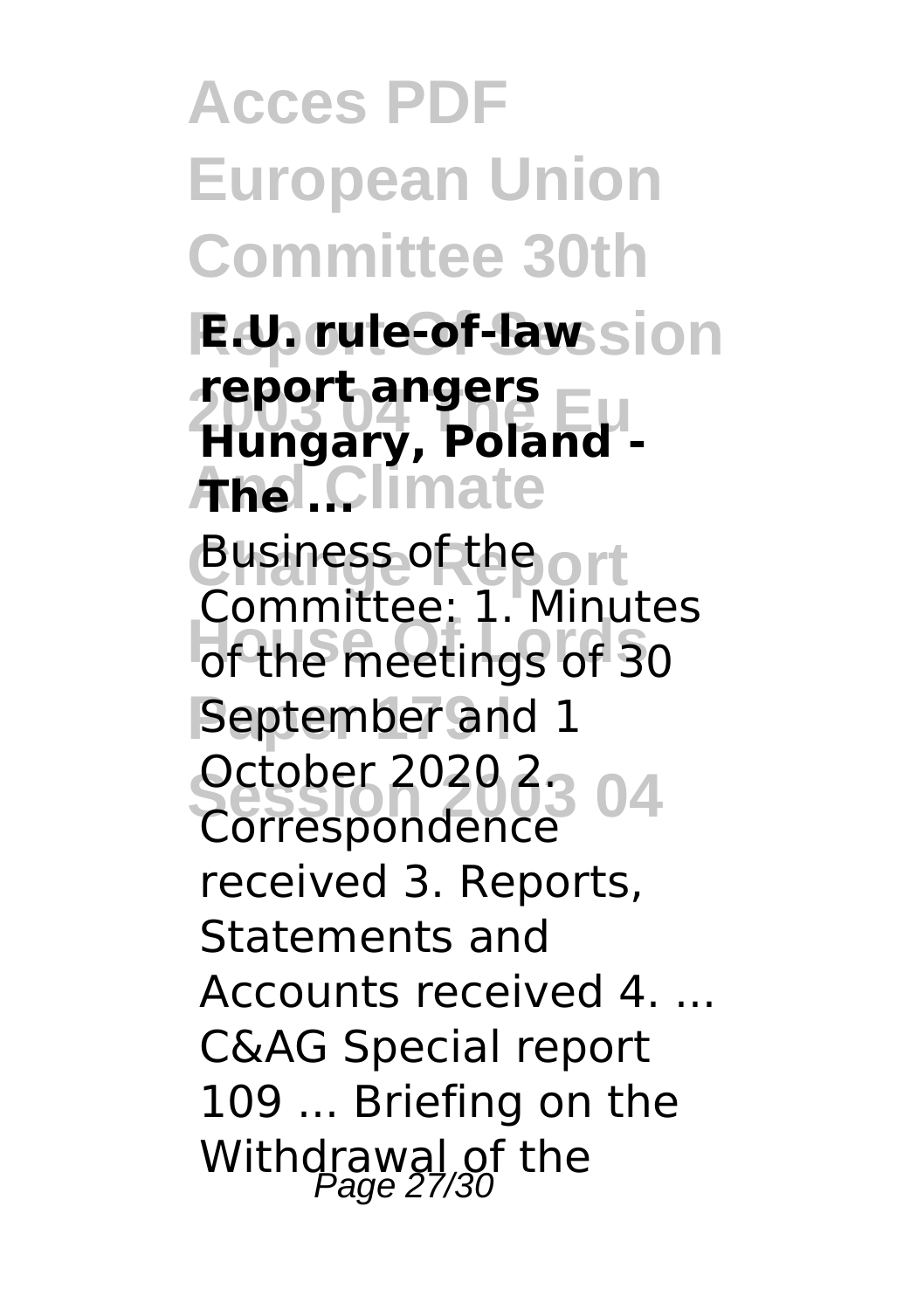**Acces PDF European Union Committee 30th** United Kingdom from the European Union on **2003 04 The Eu** Provisions) Bill 2020. **Simon Harris, Minister** ton Eurther and ort **Househtas** Lords **Paper 179 I committee schedule Session 2003 04 – Houses of the** (Consequential **Oireachtas** EUROPEANS SOUND THE ALARM: Euoropol, the European Union's law enforcement agency, warns that cybercrime has spiked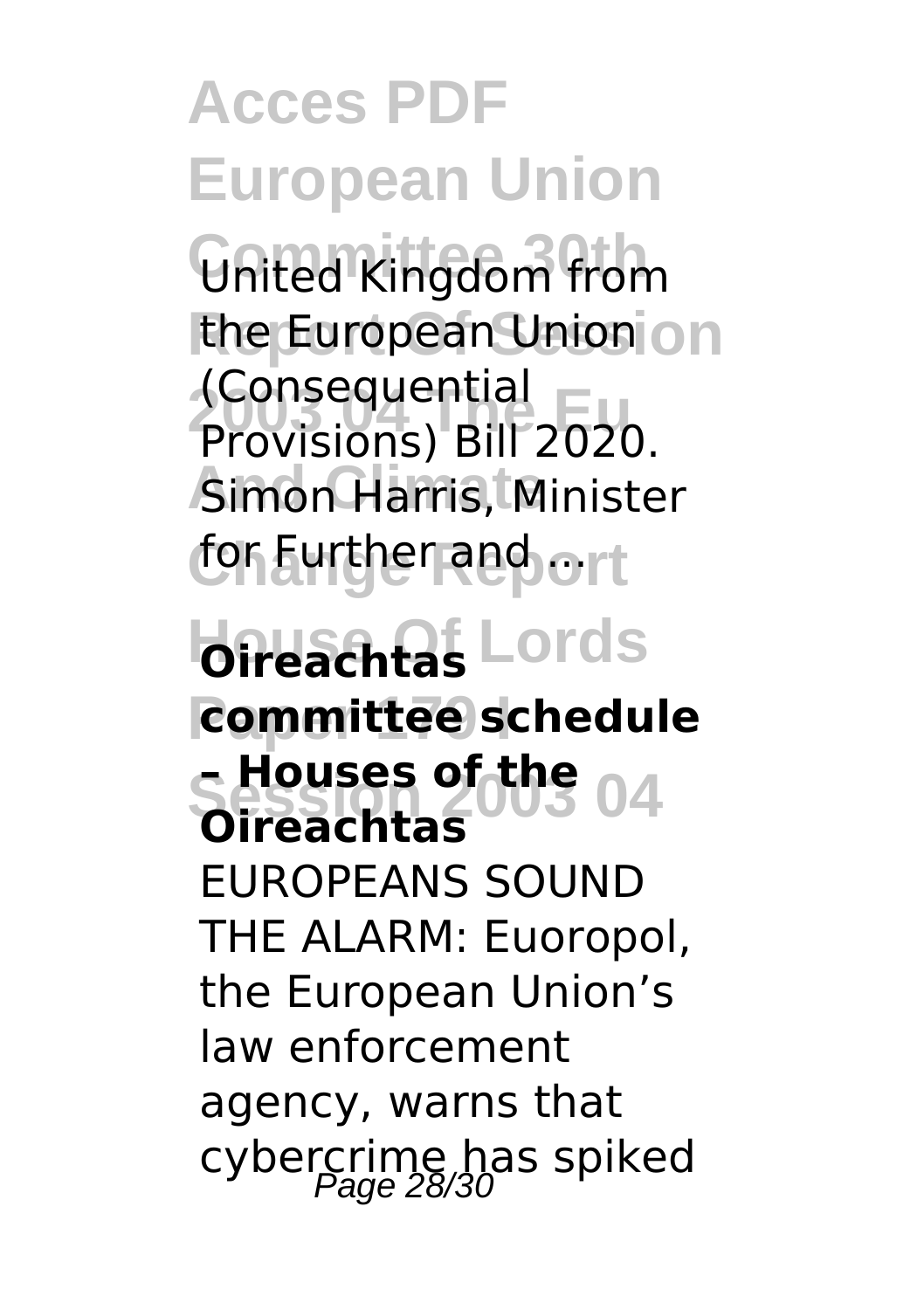**Acces PDF European Union Cover the past year in** large part due to the n **2003 04 The Eu** ADVERTISEMENT **And Climate Change Report Hillicon Valley: CEOs** and Twitter to ... **The House of Lords** European Union<br>Committee's report COVID-19 pandemic. **of Google, Facebook** European Union highlights that, without a UK-EU agreement, UKspecific corporate forms such as the LLP are under threat.

Page 29/30